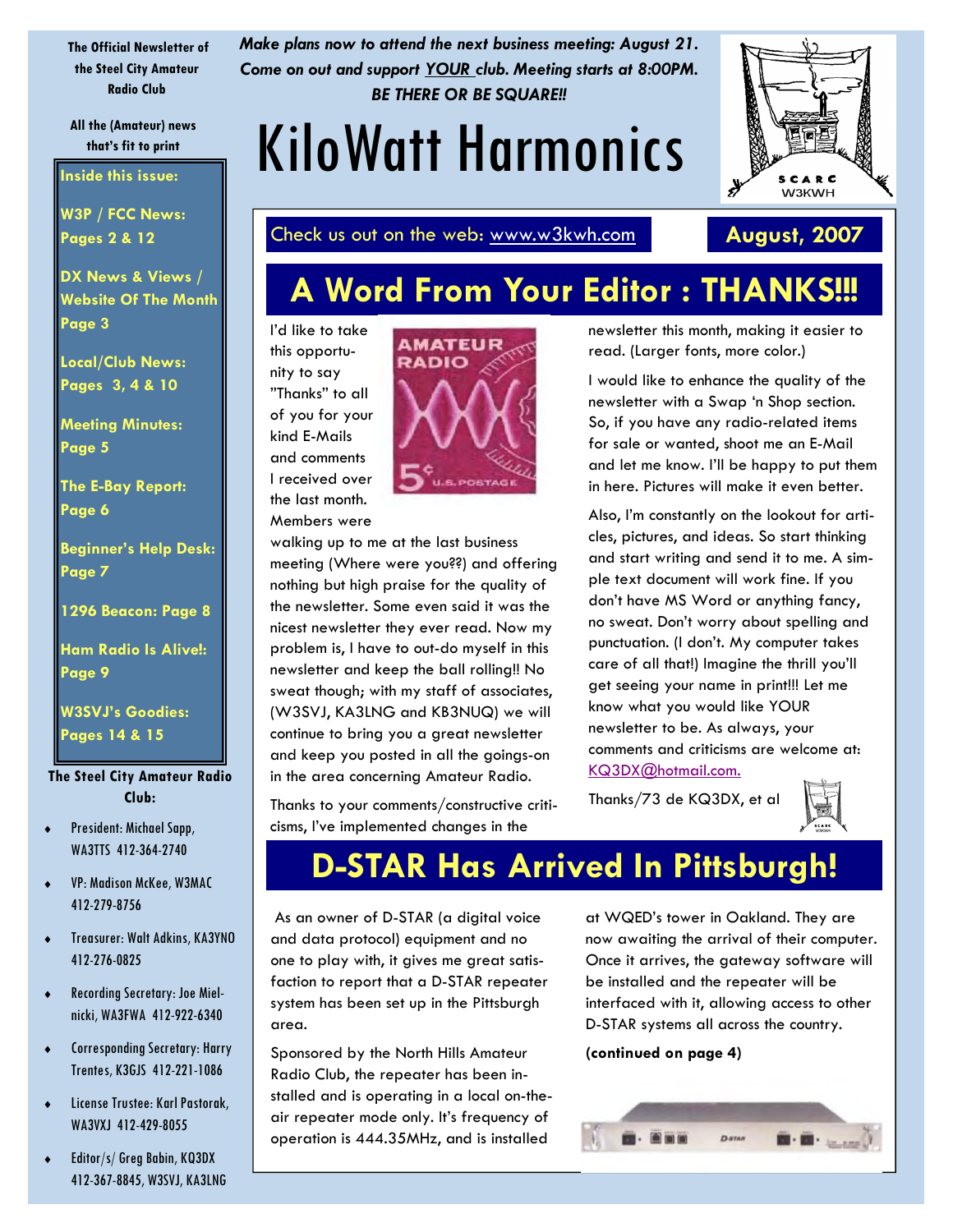### **Pittsburgh Vintage Grand Prix Special Event Station W3P A Success!!**

Thanks to Bob, W3RJM's efforts, the PVGP Special Event station that was operated on July 14-15 in conjunction with the actual race was a great success. Bob was the one responsible for putting this operation together. Many people came out and operated during the weekend. This was a joint venture between the Steel City Amateur Radio Club and the Wireless Association of South Hills to com-



memorate the 25th Anniversary of the PVGP, and the call used was W3P. A total of 358 QSO's were made during the weekend, and the activity was on 17, 20, 30 and 40 meters. QSO's: 10CW, 22 PSK31and the rest on SSB. Special thanks goes out to all the ops who helped out: W3SVJ (Nate), W3WH (Bill), WQ3T (Dave), KB3PJW (Matt), K3LAB (Doug), WB3IKJ (Ron), WB3AGB (Joe), WA3VXJ (Karl), N3SBF (Rich), N3ZEL (Jacque), and N3ZNI (Ed). Special thanks goes to Ed N3ZNI for being QSL manager. If you want a QSL/certificate, send your card to Ed's callbook address. He's also good on QRZ.com. (Thanks to W3RJM for the info.)



**KiloWatt Harmonics, August 2007 Copyright 2007, The Steel City Amateur Radio Club. Reprints/quotes permitted provided credit is given to original author and the Steel City Amateur Radio Club. SCARC is a not-for-profit organization as defined under IRS Rules and Regulations section 501 (C) (3)** 

### **FCC/Regulatory Happenings**

#### **PA Senate Bill SB884: It's still not too late!!**

 From the desk of Larry O'Toole, K3LBP, WPA Section Manager:

 "I've received several requests for information to supply to our PA. Senate relating to Senate Bill SB 884, which seeks to codify Federal PRB-1, amateur antenna pre-emption provisions into Pennsylvania law."

"Perhaps letting legislators know of the FCC's feelings might fill that request. Therefore, I've taken excerpts from the July 13 "ARRL Letter" for your use. You are free to quote from it, but the ARRL does ask (reasonably) that you cite it as the source." (Reprinted below)

"FCC Releases Post-Katrina Order, Final Rule"

"On July 11, the FCC released their Order regarding the recommendations of the independent panel reviewing the impact

of Hurricane Katrina on communications networks (the Katrina Panel). The Commission asked for comments a week after the release of the report and directed the Public Safety and Homeland Security Bureau (PSHSB) to implement several of the recommendations. The FCC also adopted rules requiring some communications providers to have emergency/back-up power to conduct analyses and submit reports on the redundancy and resiliency of their 911 and E911 networks.

The Commission noted that "the Amateur Radio community played an important role in the aftermath of Hurricane Katrina and other disasters," and instructed the PSHSB to "include the Amateur Radio community in its outreach efforts."

**(continued on page 4)**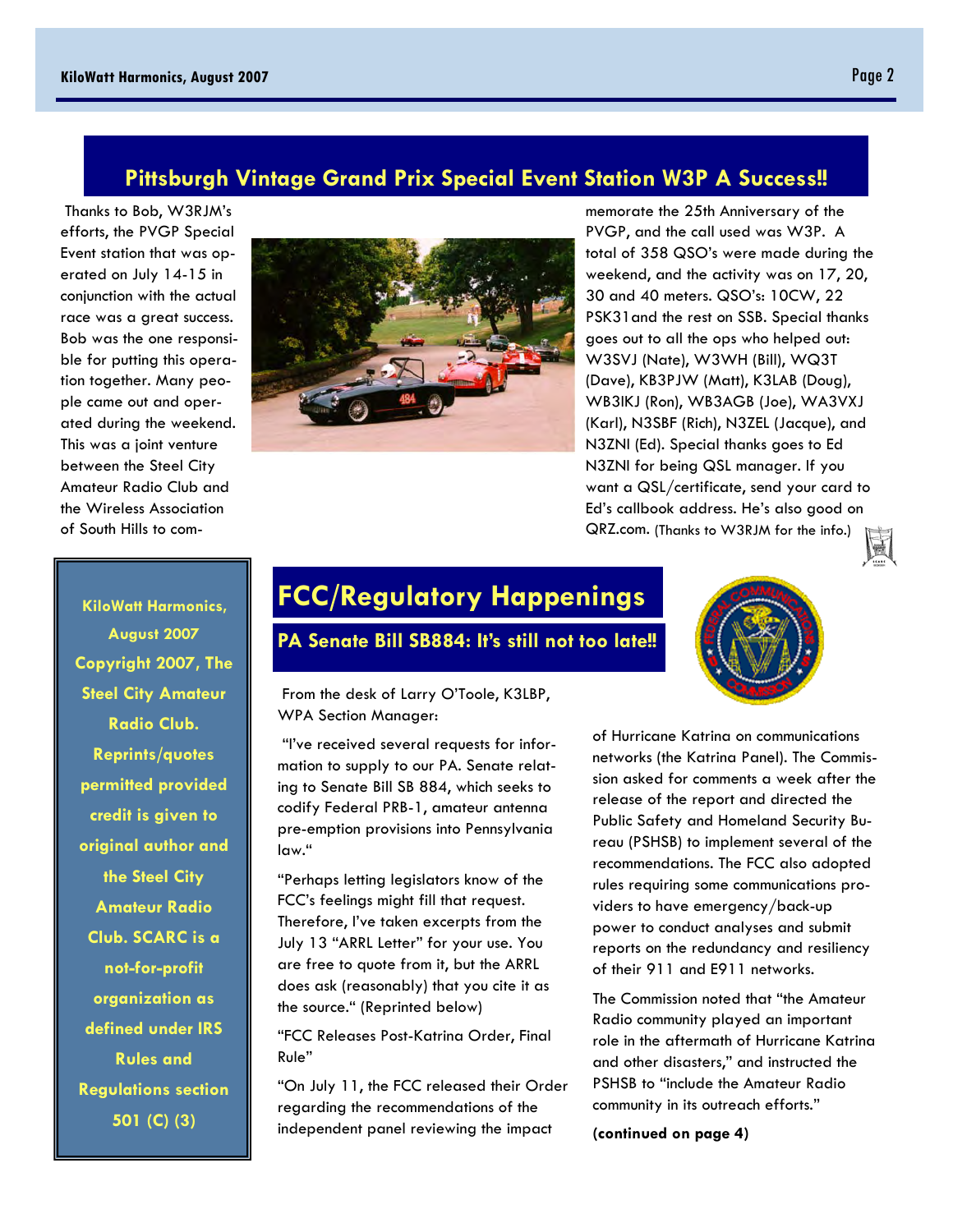## **DX News & Views**

- Scarborough Reef cards are now in the mail. KU9C is the manager.
- FO/C: Clipperton Island. Bob, N6OX will be traveling there along with a crew of 23 others to activate this one sometime in March 2008. Still much needed, as it ranks #35 worldwide on the Most Wanted List.
- TI9M: Cocos Island. Look for this one sometime in 2008. Dates TBA at a later time.
- Disbanding of the Netherlands Antilles. This is being planned for December 15, 2008, which happens to be the Netherlands "Kingdom Day". An agreement was reached on July 12th of this year making Saint Marten (or Sint Maarten) a country within the Kingdom. Bonaire (PJ4), Sint Eustatius (PJ5) and Saba (PJ6) would become special municipalities of the Netherlands. So, if everything goes as planned, on December 15, 2008 the Netherlands will be 4 countries: The Netherlands, **(continued on page 13)**

### **Local Stuff: Amateur Radio Training Schedule**

(Many thanks to Kurt, KA3LNG for submitting this info for the benefit of our members. **If you know of someone interested in obtaining their ticket, pass this info on to them!!** Thanks/73 de KQ3DX.)

Amateur Radio Training Schedule: September 6, 2007 to January 10, 2008 All classes at the E.O.C., 400 North Lexington Street, Pittsburgh, PA. 15208 Technician: Sept. 6, Sept. 13, Sept. 20, Sept. 27, Oct. 4, Oct. 11 2007, 7:00PM-9:00PM on the above listed dates VE Test: Oct. 18 2007, 7:00PM

General: Oct. 25, Nov. 1, Nov. 8, Nov. 15 2007, **No class on Nov. 22 (Thanksgiving Day)**, 7:00PM-9:00PM on the above listed dates. VE Test: Nov. 29 2007, 7:00PM

Extra: Dec. 6, Dec. 13, Dec. 20, Dec. 27 2007, Jan. 3 2008, 7:00PM-9:00PM on the above listed dates. VE Test: Jan, 10 2008, 7:00PM

If interested in any of the above classes, shoot Joe Sciulli an E-Mail at: KA3TDQ@verizon.net



### **Club Stuff: Happy Birthday, Hams!!**

**Happy birthday to those of our club members who celebrate in the month of August:** 

> **Doug Fitzsimmons, K3LAB, 8/05 Bob Plumskey, W6LAC, 8/19 Dale Luepke, WB3CRC, 8/22 Della Mueller, N3DQ, 8/26, Bob Knowlton, N3EVM, 8/26, Jack Wisniewski, W3LZA, 8/28, "Doc" Kump, KT3L, 8/29, Bob Lenfestey, WB3HDI, 8/30,**

**Jason Mueller, AE3JM, ex KA3OYI, 8/30 (A brand-new extra!! Congratulations on the upgrade! What a nice present!!) Many Happy returns to all! May your skip be long, your solar storms short!!** (Tnx W3SVJ for the info)

### **Website Of The Month**

A monthly feature in which I will highlight a website that I hope you will find interesting and useful. **Ye olde editor's disclaimer:** I have no monetary or pecuniary interest in the sites listed herein. I'm just trying to make for some interesting reading. Thanks/73 de KQ3DX.

#### **Our site this month: MM Hamsoft http://mmhamsoft.amateur-radio.ca**

This is an absolutely AWESOME site loaded with lots of FREE software. It is run by JE3HHT, Makoto, and has all kinds of software available for download. Freebies include: "MMSSTV", an excellent SSTV decoder program that can also be used to format and send/receive SSTV pics, "MMTTY", a program used for sending and receiving RTTY signals, and "DSP-Filter", an absolutely neat program that can turn your computer into a powerful DSP filter. (As long as you have audio from your rig feeding into your computer.) Also available is "MMANA GAL" , an antenna analyzing program, and "MMVARI", a program for decoding RTTY, PSK, FSK, and MFSK modes. I've played with some of this stuff and I can highly recommend it. Help files are available to get you started. Neat stuff, and best of all, all downloads are FREE!! So, give it a look; I think you'll find it

a great site.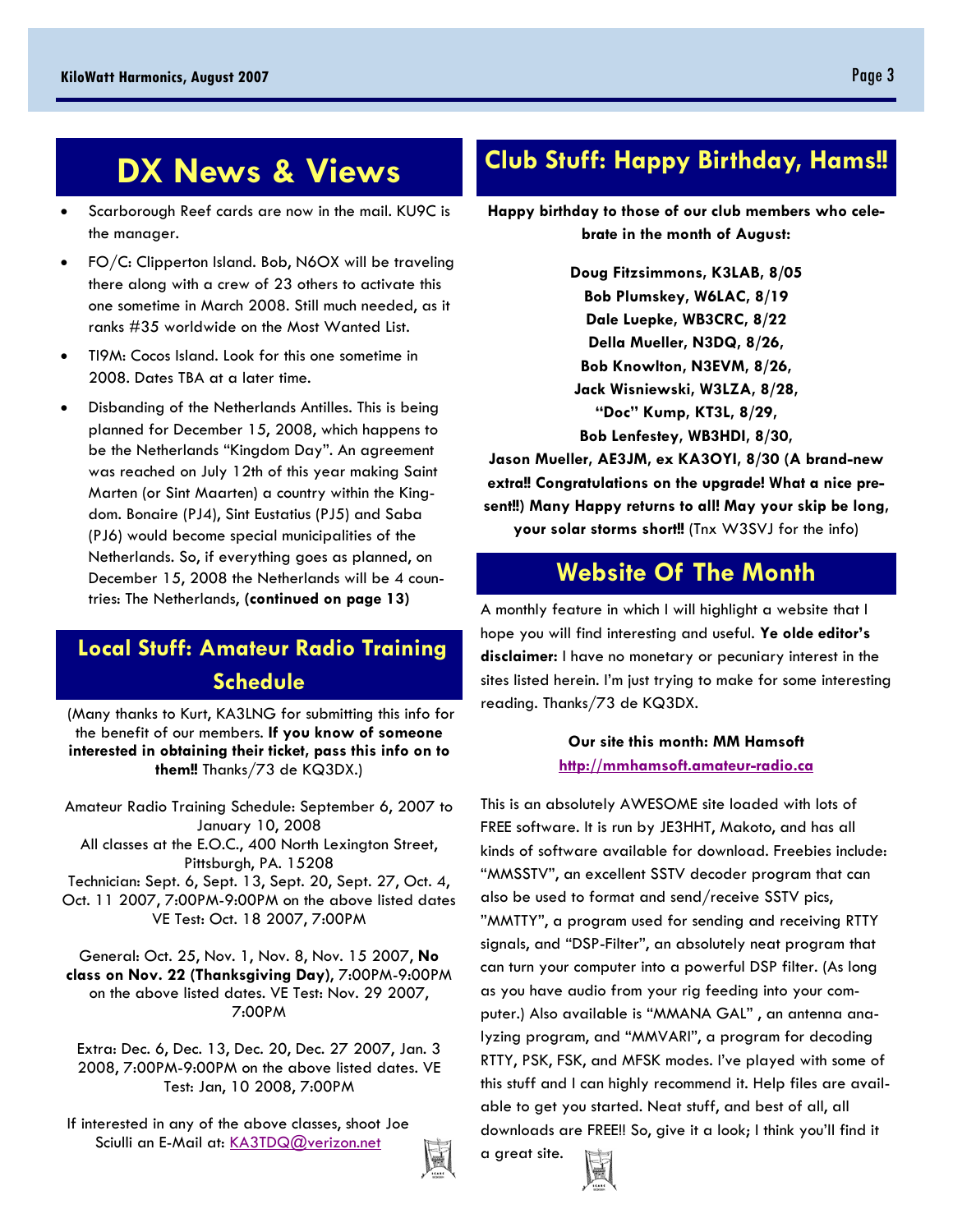### **D-STAR (from page 1)**

Apparently, they had some problems with getting a new computer. The first time, all the vendor shipped was an empty case. The second time around, all the pieces arrived, except the motherboard was broken. Once everything arrives safely, they will load the Linux OS onto it, along with Icom's gateway server software.

For more info, check out their website: [dstar.nharc.org](http://dstar.nharc.org) (no "www" in front of that address).

For more info on D-STAR, check out this month's "Beginner's Help Desk" article on page 7.

### **FCC/Regulatory Happenings (con't from page 2)**

The FCC invited comments on the Katrina Panel's recommendation that the FCC "act to enhance the public safety community's awareness of non-traditional emergency alternative technologies that might be of value as back-up communications systems in a crisis." Several commenters suggested that the public safety community be educated about the applicability of Amateur Radio in a crisis. The FCC agreed. They directed the PSHSB to "develop and implement an awareness program to educate public safety agencies about alternative technologies and to encourage agencies to provide regular training on any alternative technologies to be used," including educating public safety agencies about alternative technologies.

The recommendations said that several Amateur Radio operators recommended changes to Part 97 of the FCC's rules; Part 97 is the section that covers Amateur Radio. Many of the suggestions, the report said, have already been implemented, and as such, require no further action. For example, "the Commission recently eliminated Morse Code proficiency as a license requirement, an action supported by several commenters in this proceeding.

(Courtesy of the ARRL Letter, July 13 Edition)



### **Local News/Goings-On**

- Don't forget about the ARRL WPA Section Convention, which will be held on August 26, in conjunction with the SkyView Radio Society's Swap 'n Shop HamFest. It'll be at the SkyView Clubhouse, 2335 Turkey Ridge Road in New Kensington. Talk-in will be on 146.640MHz (PL 131.8). For more information, shoot Mac Laing an E-Mail at: maclaing@comcast.net, or check out their website at: www.skyviewradio.net
- Forest County ARC will be holding their 1st annual flea market on September 22. Talk-in will be on 146.580MHz simplex. For more info, check out their website at: www.forestcountyarc.com. You can also shoot an E-Mail to rwkeith1@verizon.net if you have any questions.
- WACOM's HamFest will be held on November 4 at the Washington County Fairgrounds, 2151 North Main Street, Washington, PA. Talk-in will be on 145.490MHz (No PL tone). For more info, check out their website at: www.wacomarc.org. You can also shoot Jacque, N3ZEL an E-Mail at: N3ZEL@arrl.net
- The North Hills Amateur Radio Club will be holding their annual picnic on August 19th at North Park, Sesqui Grove. Website : www.nharc.org.
- Don't forget about the Warren (Ohio) HamFest. It'll be on Sunday, August 19th, at the Trumbull County Fairgrounds. Talk-in will be on 146.970MHz. For more info, shoot an E-Mail to: KD8BHR@yahoo.com, or check out their website at: www.w8vtd.org
- Effective July 12, 2007, Drew McGhee, KA3EJV, is appointed DEC for the South-2 portion of the Western Pennsylvania Section. Drew has been Acting DEC for South-2 for some time, standing in for Jim Metzler, who had been unable to continue for medical reasons.
- Also coming up in October is our very own PA QSO Party. It'll be held the weekend of October 13-14. Lots of fun, lots of ops going portable and mobile activating PA counties. Every county should be on the air for this one too, for you county hunters out there. It's popular outside the state too. So mark your calendars for this one. BTW: This year marks 50 years of the PA QSO Party.

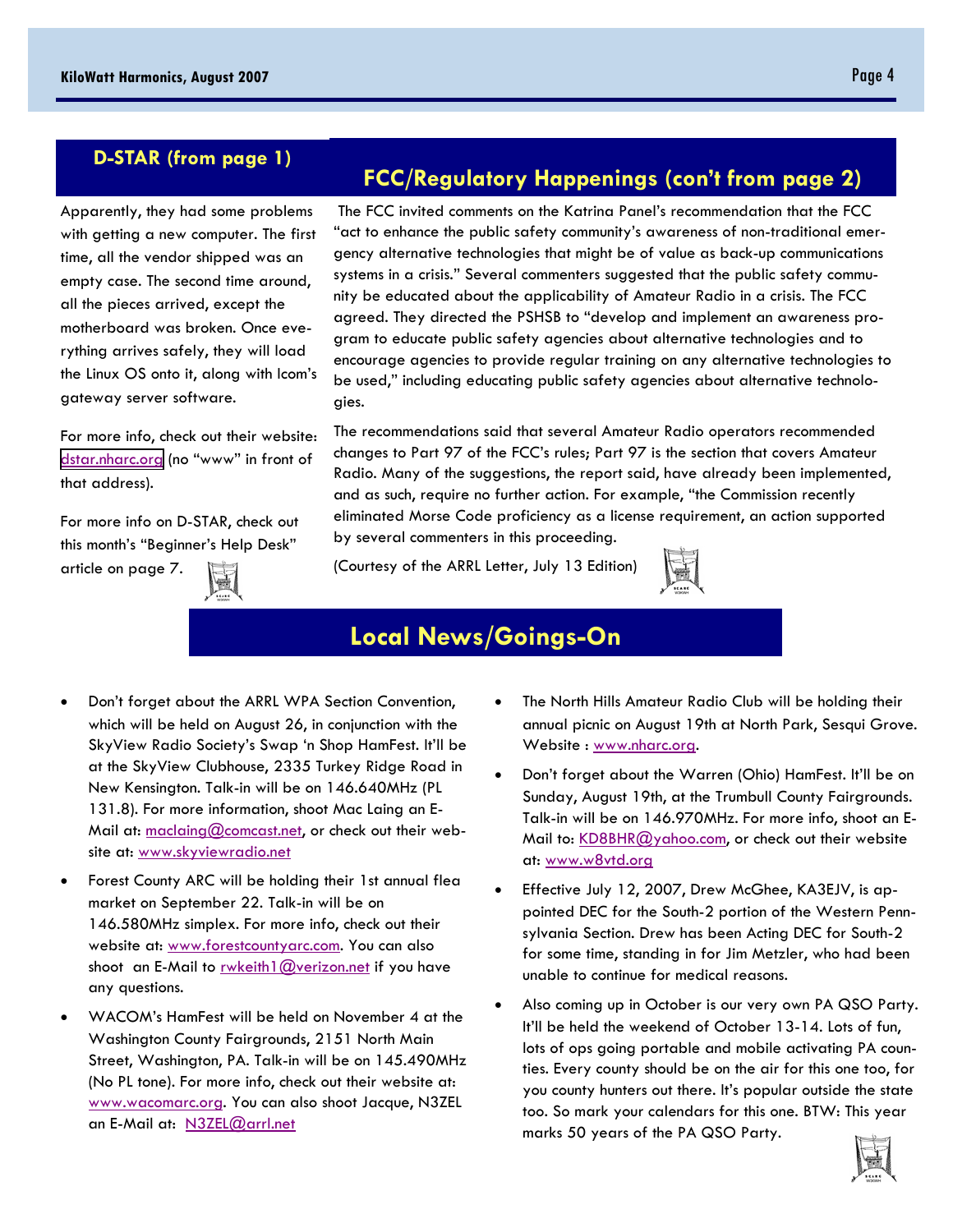### **Minutes From The July 17, 2007 Business Meeting**

The meeting was called to order at 8 PM by Treasurer KA3YNO, Walt (the President WA3TTS, Mike was just a few minutes late as it turned out). The Pledge of Allegiance was recited and followed by a moment of silence for our Silent Keys. The Roll Call was answered by 24 members and 4 guests, a special note of WB3CRC, Dale who has returned after serious medical problems. The minutes of the June meeting were accepted as published in the July newsletter. The Treasurers report was given by Treasurer KA3YNO, Walt and accepted by the membership. Walt revealed that 61 members have paid their dues to date.

#### **Committee Reports**

**Clubhouse** WA3VXJ, Karl had cut the grass and cleaned up the clubhouse, WA3FWA, Joe rehung the aluminum soffit and fascia panels to the front of the clubhouse, and W3SVJ, Nate and W3MAC, Mac fixed the generator.

**Technical** WA3TTS, Mike said that W3WTW, Tim requested boom mikes for the radio operating rooms. WQ3T, Dave will research MFJ stuff for possible audio interfaces to the radios. May get the use of a bucket truck to remove interfering tree branches from a yagi antenna.

**Membership** WA3BKD, Art gave the first reading for 3 new membership applicants. They are: KB3PHJ, Donna, KB3PHW, Matt and WA8NLX, Rick.

**Newsletter** KQ3DX, Greg, our new editor, said that he would publish all articles sent to him. He was given a round of applause for getting off to a great start with his initial newsletter publication.

**Ways and Means** WA3FWA, Joe will have the usual 50/50 raffle after the meeting. He asked if the club still had the MFJ Grandmaster keyer bought from this committee's funds many years ago. It was revealed to be in the locked hall cupboard and in need of repair.

**Contest** W3RJM, Bob gave the operating results of the special event station for the Pittsburgh Vintage Grand Prix. Three stations were on the air from the clubhouse

making a total of 358 QSO's on SSB, CW and PSK modes. N3ZNI is the QSL manager. The CQ WW VHF Contest runs this weekend, July 21 & 22. A UHF contest runs the 4th weekend of August.

**Old Business** W3SVJ, Nate sent info to Allegheny County for the required "tower tax" to be paid by the cell phone lessee.

**New Business** WB3CRC, Dale has a 3-band quad free to anyone who will remove it from his property. W3JQJ, Matt expressed concern that the club road has developed some sink holes. Mike said that the road repairs would eventually be done when the municipal sewer system is established.

**Good of the Order** KA3YNO, Walt announced that W3SRS, Stew's father has passed away. We should send

a note of thanks to AA3CE, Tom for his time and effort spent as the previous newsletter editor. WA3RVD, Mel was relieved to be told that the club will not be obliged in any way to become part of the proposed municipal sewer system.



**Motion to adjourn** by WA3BKD, Art.

**50/50 raffle** won by KB3GMN, Carol.

Minutes submitted by Recording Secretary, WA3FWA, Joe.

 **John, N3EQP, has volunteered to head up a project to update the club's library. If you have any books you would like to see the club purchase for the benefit of it's members, shoot John an E-Mail at:** 

**N3EQP@W3KWH.com. Thanks, John for volunteering to take care of this detail!** 

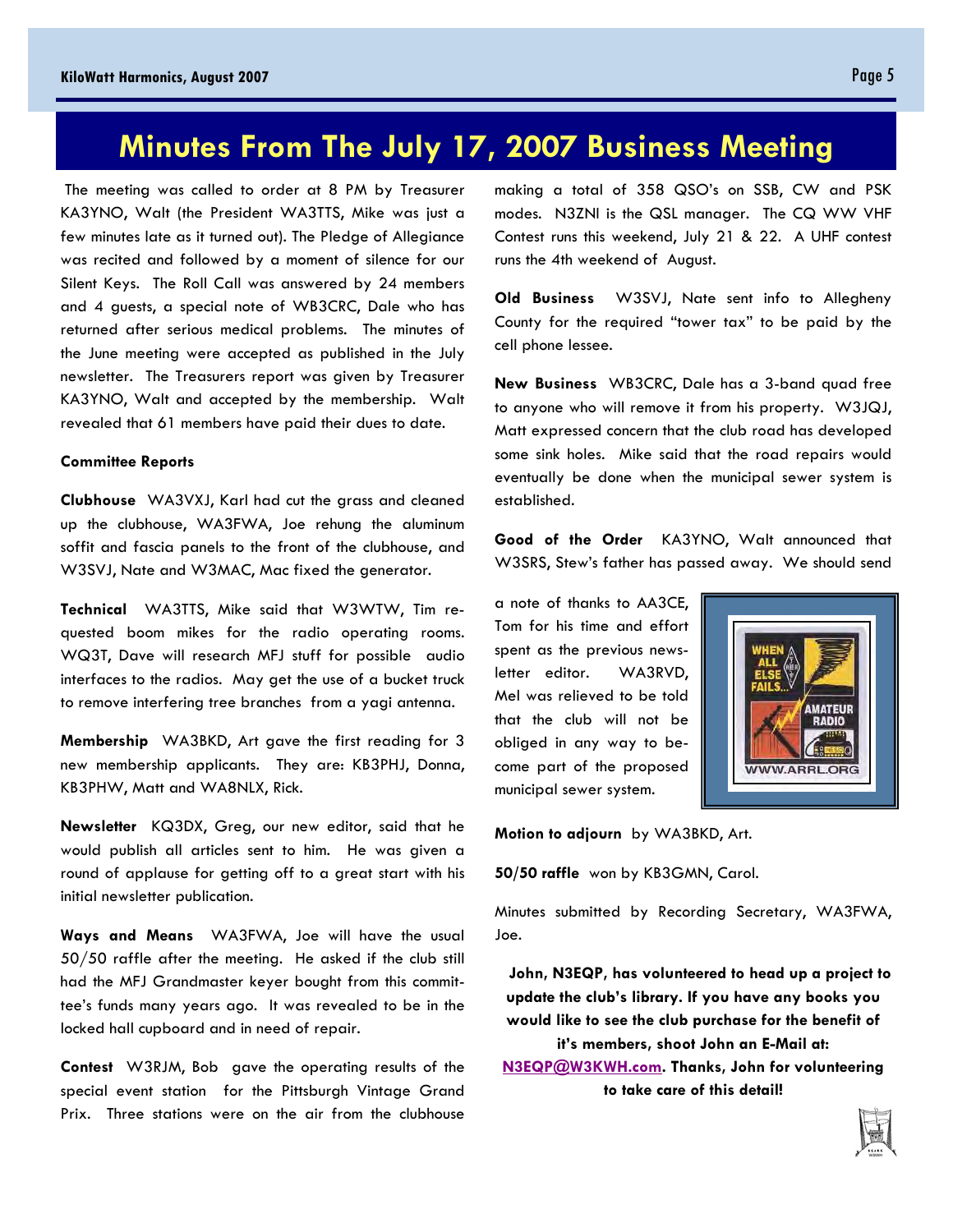# **The E-Bay Report**

This is a monthly feature I dreamt up to keep tabs on what is going on at the Amateur Radio auction listings on E-Bay. It makes for interesting reading, as well as gives you an idea of the stuff being listed and the price it is selling for. **Ye olde editor's disclaimer:** I have no interest, whether pecuniary or monetary in these listings. I'm just trying to spice up the newsletter a little bit and make it more enjoyable. Thanks/73 de KQ3DX.

Our topic this month: Cool boat anchors I found on E-Bay

Boat anchors. I love 'em!!! If I could have a house full of 'em, I'd be in heaven! Unfortunately, I'd have to throw the XYL out. (Well maybe that's not so bad after all!!) There's nothing better than firing up an old tube radio, and heating up the shack on a cold winters day while it makes beautiful noise. Anyway, here's some older stuff I found while perusing E-Bay this past month:

Here's one I wished I had bid on: An extremely (and I mean EXTREMELY) clean Drake TR4 CW. Listed with a "flawless" cabinet, the radio was described to be in nearperfect condition. A simple, reversible modification was performed on it, replacing the #47 bulbs with blue LED's. I thought it gave the radio a cool look. The first time around, it had a buy-it-now price of \$1299.00. However the highest bid entered was \$635.00, and it did not sell. The second time around it sold for \$840.00. Someday, I'll start adding clean stuff like this to my collection again.

Another one of my favorite brands is Hallicrafters. I shoulda bid on this one too. This was a SX-24 Skyrider receiver from the early 1940's, and it also was in excellent condition. Not as clean as the Drake, but still very clean. In working condition, this one didn't even sell for the minimum bid of \$50.00. According to the listing, one went for \$644.00 last year on E-Bay. Oh well, maybe next time I'll add one like this to my collection, too.

**The Hallicrafters SX-24 listed on E-Bay** 



Here's a radio that looks like it has seen better days. This is my absolute favorite Hallicrafters radio of all time, the SX-28 Super Skyrider. A pre-WWII monster, this is what a boat anchor should look and feel like. Just not in this condition. Looks like somebody forgot it was left out in the rain. **(**For *YEARS*.) I thought for sure this one would go no bids received. But, because the radio is so popular with collectors, and so hard to find, it made it all the way to \$221.50. These can fetch 2 or 3 times that in good condition. Maybe we'll see this one fully restored in a future E-Bay auction. With this baby weighing in at 95 lbs though, I feel sorry for the UPS man who has to deliver it.

**That's it for this month. CU next month with more goodies from E-Bay. Thanks/73 de KQ3DX** 





**The Drake TR4 CW offered on E-Bay** 



**The Hallicrafters SX-28 Super Skyrider listed on E-Bay** 

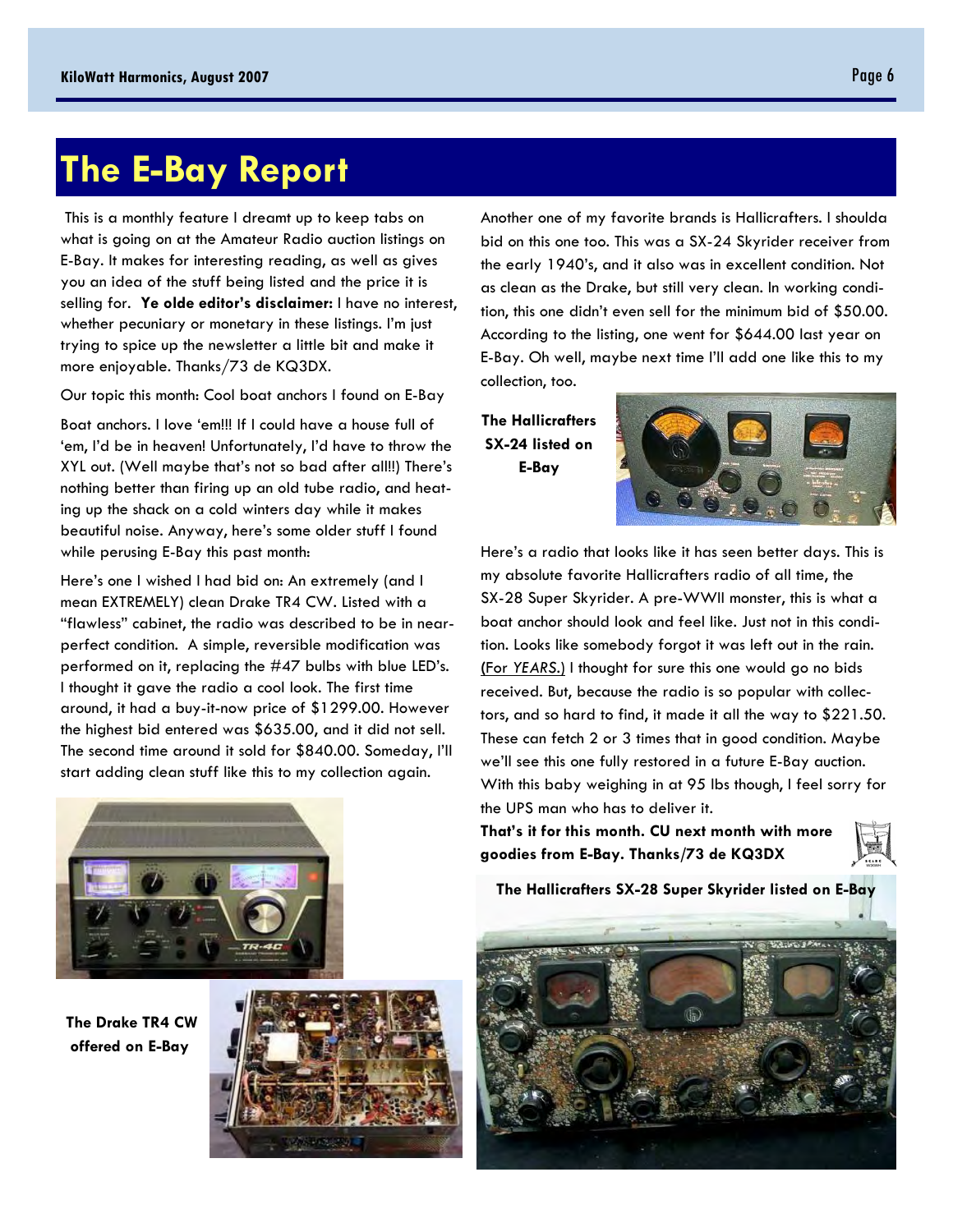# **The Beginner's Help Desk** (editor's disclaimer: I am not trying to plug Icom's stuff here.

#### **I'm just trying to explain a new developing technology in Amateur Radio .) Thanks/73, de KQ3DX**

While this one may not be a monthly feature, I'll try to run it as long as I have stuff to write about. HELP!! I need material for this column. If you have an interesting topic that will benefit the newcomers/newly licensed or upgraded ops, whether its technical or operation-oriented, SEND IT TO ME!! Thanks/73 de KQ3DX.

Our topic this month: **D-STAR. What is it all about??** 

D-STAR. You may have seen the ads in the candy-store catalogs, in the monthly magazines, or on the Internet, but what exactly is it? What can it be used for??

Simply put, it is a digital voice and data system utilizing repeaters (or simplex ops) which can be used for local communication, as well as being interfaced with other repeater systems around the world linked via an Internet Gateway.

The D-STAR standard which was published in 2001, resulted from 3 years of research funded by the Japanese government and administered by the JARL (the Japan Amateur Radio League, the ARRL's sister society in Japan) to investigate digital technologies for Amateur Radio. D-STAR is an open protocol, meaning it can be implemented by anybody. Systems can be built using commercial equipment, or it can be home-brewed. While at this time, Icom is the only commercial manufacturer of D-STAR, any manufacturer can start it's own D-STAR line of equipment at any time.

In a D-STAR system, D-STAR-equipped radios can communicate directly to each other, with or without the aid of a repeater system. The repeater can operate just like the FM repeaters you are used to using (I.E. for local communications), or they can be connected via an Internet Gateway for communicating across the country/world. The difference between FM and D-STAR is that D-STAR converts a voice transmission to a digital data stream, known as a "codec". The D-STAR codec is known as an AMBE® (Advanced Multiband Excitation). The voice signal is sent at a rate of 3600 bits/second (3.6kbps).

While voice communications are possible on 144, 440 and 1296MHz, data-only transmissions are limited to the 1296MHz band at this time. The digital data stream is sent with a bit rate of 128kbps Connection from a computer to Icom's ID-1 1296MHz voice/data radio can be accomplished via an RS-232 interface or a USB 1.0 connection.

 Theoretically, you could connect your computer to the radio and surf the internet while operating mobile. It would be treated just like a wireless modem. Ordinary terminal emulation software (for digital voice), or a web browser (for digital data) would work fine for exchanging data.

#### **So, what's the big deal with D-STAR??**

Well, for one thing, it takes up MUCH less bandwidth than



an ordinary analog FM signal. D-STAR requires only 6KHz of bandwidth compared to 20- 30KHz of an FM signal. As mentioned



earlier, repeaters can be linked via the Internet to form a nationwide system, and beyond.



#### **So, what can D-STAR be used for?**

Well, for one thing, emergency communications come to mind. Status reports, damage assessments, request for resources take nothing more than a few keystrokes. D-STAR has the capability to combine voice and data into one single channel simultaneously. No longer is there a need for a separate TNC and radio. All you need is to connect your PDA or laptop, and you're ready to go. Also, you can send pictures of damage, weather images back to the command post. E-Mail, file transfer, Internet access are all possible.

Currently D-STAR is available in handheld and mobile sized radios, so portability is not a problem. **(con't on page 11)**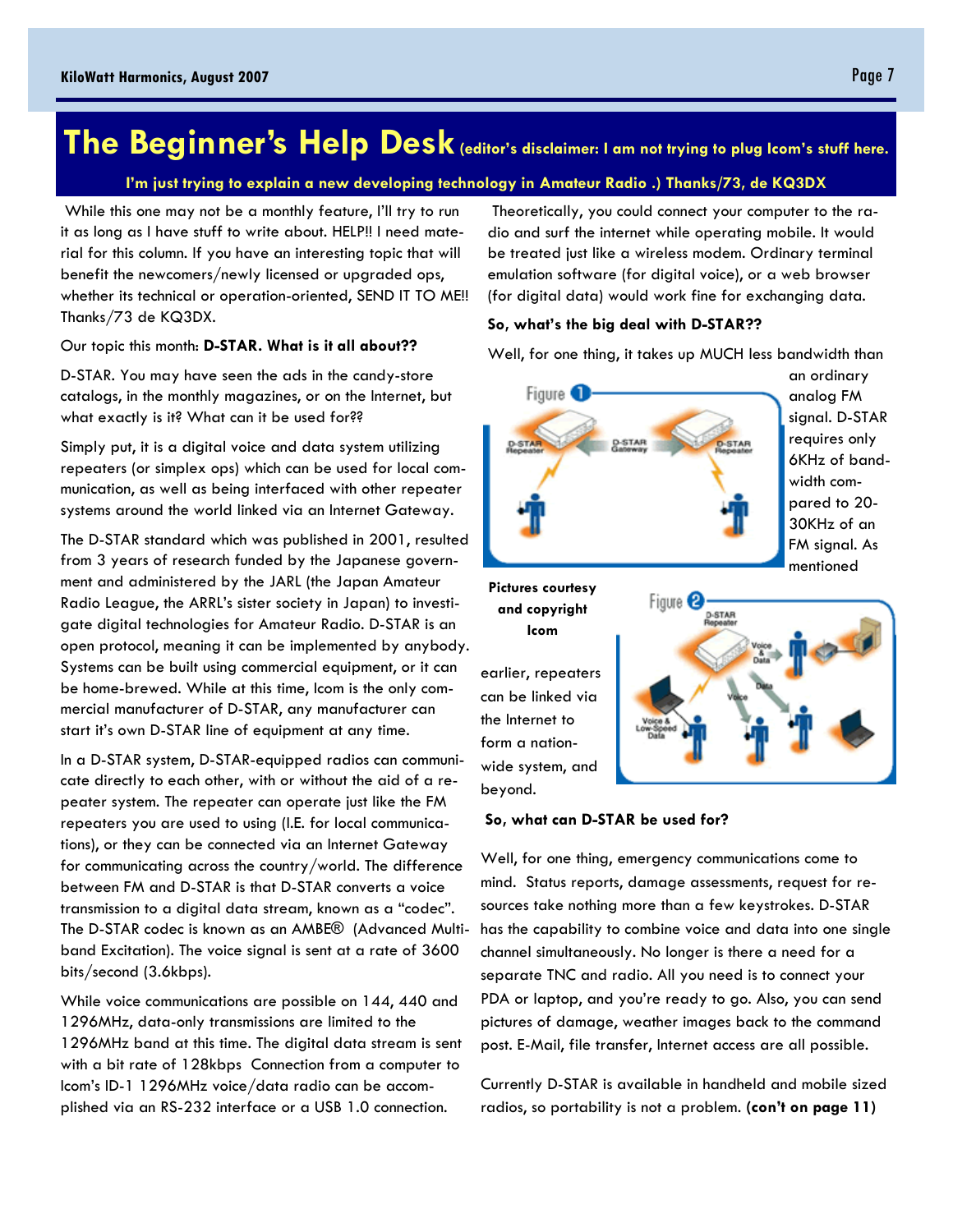## **Update On The Club 1296MHz Beacon Editor's note: Many thanks to our club**



**President, Mike, WA3TTS for submitting the following information about the new 1296MHz Beacon recently installed at the clubhouse.** 

 I ordered a set of RA18H1213G RF modules and boards to build up a 1296 amplifier for the beacon. My plan is to build one amplifier for a homebrew transverter I am working on and test it at home on the bench before incorporating it into the 1296 beacon. Then I will build a second amplifier for my HB transverter. Ideally I am looking for about 5W output for 50mw of drive which is less than a third of its 18W rating, but with continuous duty beacon service it becomes necessary to be more conservative. The Down East Microwave web site has a good article in its library on building amplifiers with these modules. Persons interested can view it at the following URL: [www.downeastmicrowave.com/PDF/](http://www.downeastmicrowave.com/PDF/MOSFET%20PA_pdf.PDF) MOSFET%20PA\_pdf.PDF

I have been able to drive around the N Hills and copy the 23cm beacon with a receive converter-preamp and a small PC card log periodic antenna using my FT-817 as the I.F. radio from favorable hilltop locations. The extra 20db of signal with a 5W amplifier should make quite a difference.

**To the left is the 1296MHz beacon flowchart submitted by Mike, WA3TTS** 



**I'm happy to report that Chuck, N3UUZ is recuperating nicely from recent surgery. He reports that all went well, and is starting to walk again. He also sez he has it rough, just laying around, with all those pretty nurses coming over, asking him if he needs anything. Best wishes for a speedy recovery, Chuck ! We'll be seeing you soon at the clubhouse!!**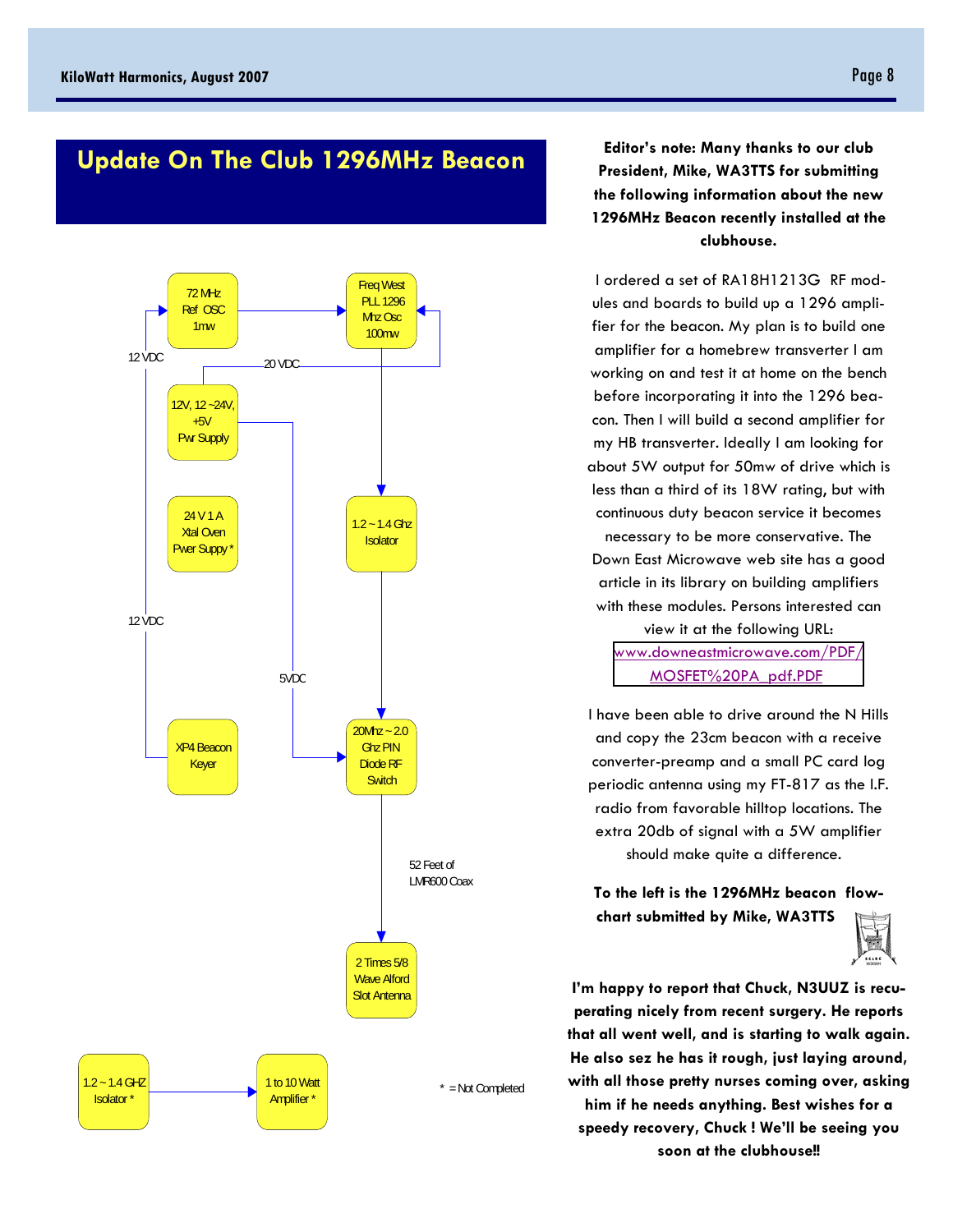# **Ham Radio Is Alive & Thriving!**

**(Editor's note: This article originally appeared in the July 2007 issue of Allegheny West Magazine, published by Jennette Communications Group of Imperial, PA. Many thanks to them for allowing me to reprint it here for the benefit of our members who do not receive their magazine in the mail. This article is copyright 2007, Jennette Communications.)** 

 Often times in natural disasters, there is no telephone service. There is though, a network of people able to communicate without needing electricity. They're amateur radio operators, or hams, who work behind the scenes and provide communication services. They get the message through when conventional communication methods fail. Their slogan, "When all else fails…" is more than just words to the hams as they prove they can send messages in many forms without the use of phone systems, the Internet, or any other infrastructure that can be compromised in a crisis.

There are several hundred active ham radio operators in the Pittsburgh area, including the 60 members of the Steel City Amateur Radio Club based in Collier Township. The club meets every third Tuesday evening at their Collier Township clubhouse. Its members are active in different ham radio activities, including providing communication services for numerous events in the Pittsburgh area, like the Saint Patrick's Day parade, the Pittsburgh Vintage Grand Prix, and the MS 150 bike race.

Bob Mente of Collier Township has been a licensed ham radio operator for almost a year. Ham radio operators must be tested by a volunteer group of ham radio exam coordinators and are licensed by the Federal Communications Commission (FCC) before they can communicate. Bob said he was first introduced to ham radio in the 1970s. He was reintroduced to it by a friend last year. Bob joined the Steel City Amateur Radio club immediately thereafter, took his exam, and is now a licensed ham radio operator.

For Bob, being a ham radio operator provides him a chance to provide a public service. Not only do ham radio operators provide communication for public service events, they also

communicate with the National Weather Service through the Skywarn Program. Bob said hams provide ground level observations to the National Weather Service during severe weather events, allowing the National Weather Service to provide timely and accurate weather warnings.

One way ham radio operators prepare for emergency situations is their annual Field Day weekend. During Field-Day, ham radio operators in the United States and Canada simulate emergency situations and practice communicating under harsh circumstances. Bob said Field Day is about being prepared. Field Day weekend is a 27-hour event held the last weekend in June. During Field Day weekend, ham radio operators are not permitted to use any household current for their equipment. Bob said instead they rely on batteries and generators to run their radios.

When not providing emergency services, Bob said most hams chit chat on their radios or have specific discussion groups called nets. Ham radio operators also participate in a national traffic net that passes messages across the country. Locally, ham radio operators receive and pass messages to and from the national traffic net at 8 p.m. every day of the year.

Ham radio operators communicate on VHF, UHF, and HF frequencies with different types of radios, including handheld radios. Hams also use satellites and microwaves to communicate. Some hams communicate in Morse code, something Bob is in the process of learning. The FCC eliminated the Morse code requirement to obtain a ham radio license in February. He said he communicates by voice and has contacted other hams as far away as England and Australia.

Ham radio operators are prohibited from broadcasting anything on their radios, like music. Under FCC rules, the only thing that can be rebroadcast are space shuttle transmissions.

 **(continued on next page)**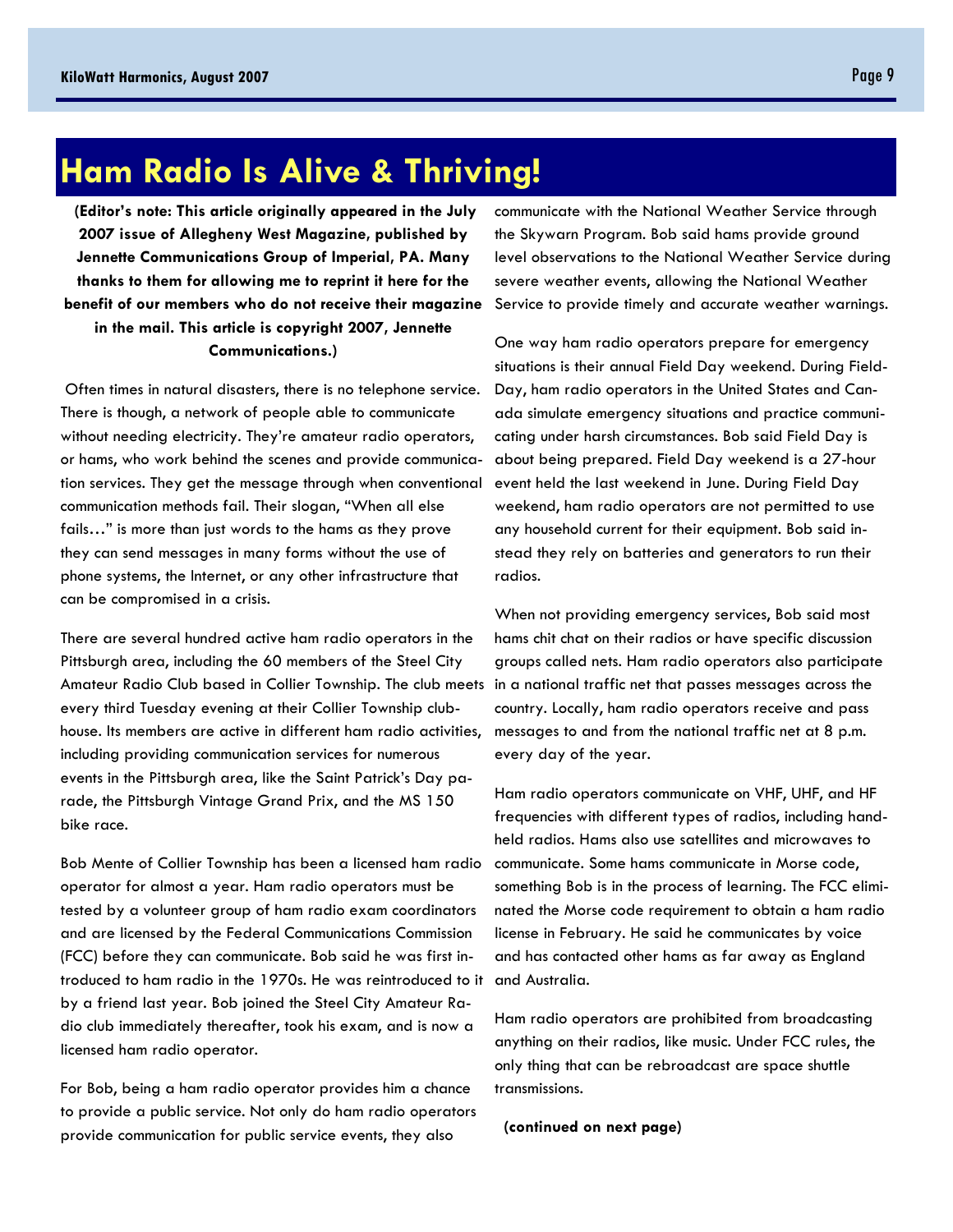### **Ham Radio Is Alive & Thriving! (continued)**

An expensive hobby, most radios average from \$150 to \$3,000, not including other equipment such as antennas, amplifiers, or antenna tuners, for example. Bob said most hams keep their equipment for a long time. There are various vendors for supplies and equipment.

Ham radio is a hobby for Bob and his wife Joyce. She's also a licensed ham radio operator and is employed full-time by UPMC as a patient information coordinator. Bob is a virtual IT manager for his company, Mente IT Consultants, LLC. His company provides information technology consulting services to businesses in and around the tri-state area.

(Note: Bob Mente may be contacted via e-mail at: kb3nuq@comcast.net, or by telephone at (412) 294-1955).

BY HEATHER SCHIEFER MURRAY



**Our man of the hour and fellow club member, Bob Mente, KB3NUQ in action! (Picture courtesy and © 2007, Jennette Communications)** 

## **Club News: CQWW VHF**

 **Doug, K3LAB and Mike, WA3TTS worked the CQ WW VHF Contest from the clubhouse July 21-22. Although conditions were horrible, they managed to work 60 Q's on 6M and 10 Q's on 2M. (Don't feel bad guys, ye olde editor only managed to work 2 Q's on 2M and 3 Q's on 6M!)** 

## **More Local News: Uniontown GabFest**

#### **Announcement**

Uniontown Amateur Radio Club **W3PIE** 58<sup>th</sup> Annual **GABFEST** Saturday, September 1, 2007

8:00 A.M. --------- 1:00 P.M.

*F R E E A D M I S S I O N ! !*

**The** GABFEST **will be held at the Uniontown Amateur Radio Club grounds located on Old Pittsburgh Road just off Rt. 51 and US Rt. 119 in Uniontown, PA.**

**Gates will open at 8:00 A.M. with vendors welcome at any time prior to 8:00 A.M.!**

*Talk in provided on 147.045 + . Call W3PIE GABFEST Talk-In.*

This talk in is provided for directions (which may be needed due to construction in the area) and GABFEST information. No check in is needed if you know how to get here!

FREE **Swap-N-Shop set-up with registration! As always,**  FREE **parking is available! Of course, that world famous W3PIE breakfast will be available as well as other fine refreshments!**

**P R I Z E L I S T**

**1st Yaesu FT-7800-R 144/430 MHz Dual Band FM Transceiver**

**2nd Yaesu FT-60-R 144/430 MHz Dual Band 5 W Handheld**

**3rd Yaesu VX-150 144 MHz VHF FM 5 W Handheld**

**4th Sox Key Telegraph Key (Hand-made Key)**

 **PLUS OTHER HOURLY PRIZES & 50/50 DRAWING**

**Top four prizes & 50/50 awarded beginning at 12:30 P.M.**

 **Winners need not be present for the top four** 

#### **prizes!!**

**(Top four prizes are subject to change due to availability.)**

**FOR FURTHER INFORMATION CONTACT:** 

#### **Tony Alviar, KA3VOR (724) 430-1277 (M-F 8-4); Herb Shaffer, KA3WSO (724) 326-8810 or Ralph Bliss KB3LBB (724) 438-5182**

Information may also be obtained from any net operator on the Uniontown Amateur Radio Club's net held every Thursday evening at 9:00 P.M. on  $147.045 +$ .

(Thanks, Kurtie, KA3LNG for the info)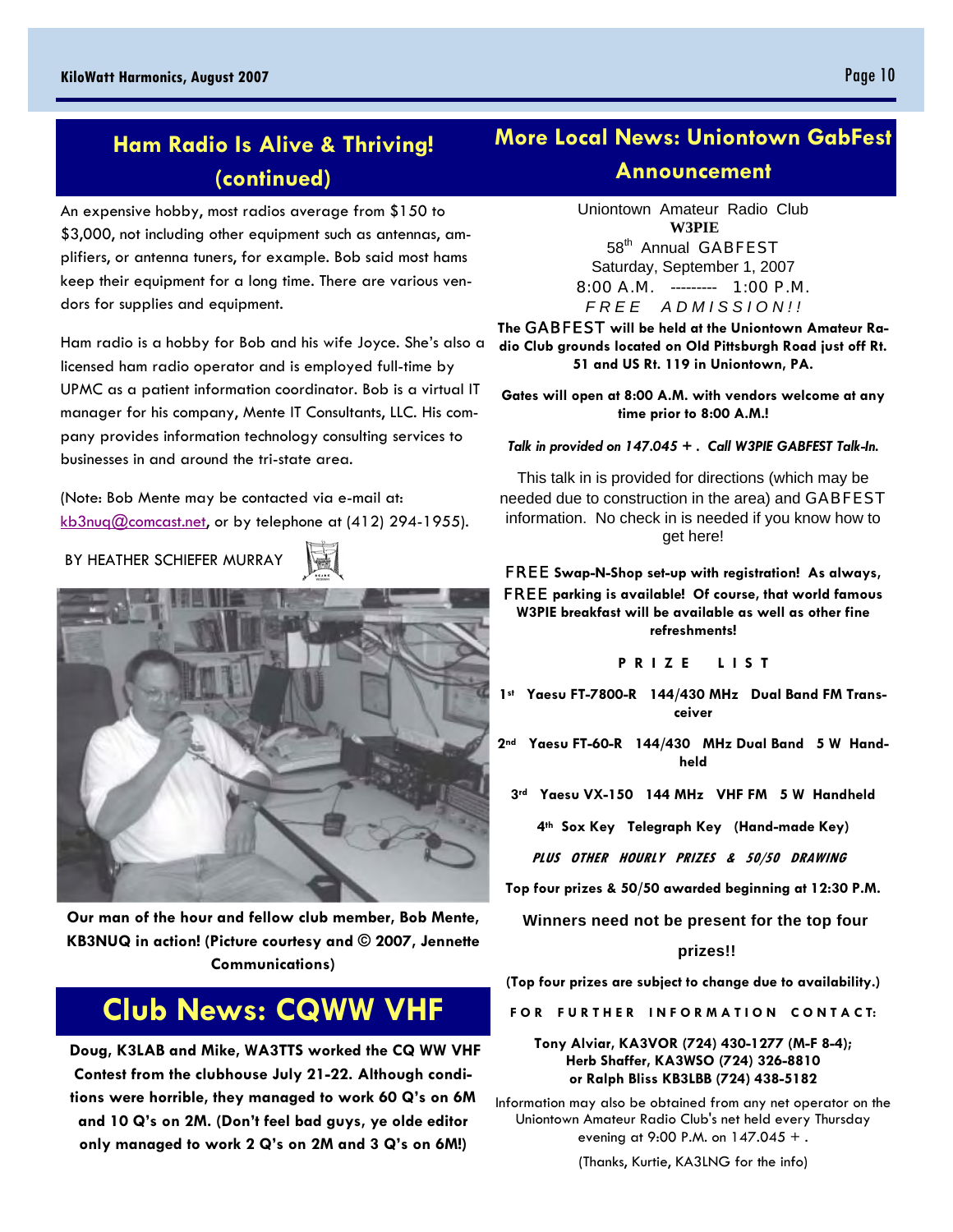# **Late Breaking News**

I know I'm beginning to sound like a broken record, but this one is so important, I've decided to run it again. If you have NOT written your State Legislator, now is the time to do it while there IS still time to do it!! If we don't, we've nobody to blame but ourselves. Part of this is reprinted from last month's newsletter. Thanks/73de KQ3DX.

#### **To All WPA Amateurs:**

For perhaps the first time in our lives as radio amateurs, we have a chance to make a legislative difference. The Pennsylvania Senate is now considering Senate Bill SB 884, which would codify the federal PRB-1 regulation into Pennsylvania law. Reportedly, it would make it more difficult for municipalities to enact regulations limiting amateur antennas. I hope that all amateurs will support this bill. Your action now can make a difference. Please call or write to your state senator now, and ask that he or she vote for this provision so that radio amateurs may continue to provide that critical communication link "when all else fails."

To read the actual bill, go to: http://www.legis.state.pa.us/CFDOCS/Legis/PN/ Public/btCheck.cfm? [txtType=HTM&sessYr=2007&sessInd=0&billBody=S&](http://www.legis.state.pa.us/cfdocs/billinfo/billinfo.cfm?syear=2007&sind=0&body=S&type=B&BN=0884) billTyp=B&billNbr=0884&pn=1076 (**Ye olde editor's note:** For some reason Adobe Acrobat won't hyperlink

to the full address on this one. You may have to type it in manually. Sorry about that!!)

I know, it's a long URL! For a shorter version, go to: http:// www.legis.state.pa.us/cfdocs/legis/home/session.cfm and enter "sb884", click "GO", then click on the "text'" link on the page that follows.

To find your state senator, follow the link below:  $\frac{http://}{http://}$ www.legis.state.pa.us/cfdocs/legis/home/session.cfm

Enter your zip code in the upper right-hand corner of the page, then click "GO." If you do not know your "plus four" designation, you can follow the link to find it. But, in most cases, it isn't necessary. Most importantly, DO IT NOW while it is still fresh in your mind!

**UPDATE:** Message from N3HBT, via WB3FPL, is as follows: "**Just received a call from Rep. Watson and the house now has the bill for the state in the hopper. The number is HB1777. Along with the senate SB884 this will allow the state to mirror the federal PRB1 limited preemption for hams to put up antenna support structures. Please let all of the hams in the Commonwealth know about this. 73 George N3HBT"** 

# **Beginner's Help Desk (con't)**

**What does it sound like?** Ever hear a computer generated repeater I.D. voice? It sounds just like that but at a MUCH higher fidelity. It sounds just like your voice, but digitized. It's pretty neat!!

**Truesies & Falsies about D-STAR:**

**D-STAR requires an upgrade to new equipment**: True. However, D-STAR radios are backwards-compatible with existing FM equipment. In other words, if nothing is shaking on D-STAR, simply dial in your favorite FM repeater frequency and chat like you've always done in the past. However, new D-STAR-only repeaters would be required for use in a D-STAR system. Today's FM repeaters cannot be made compatible. So if you're in the market for a dual-band FM rig, consider spending a little more and get the digital D-STAR capability and be ready when it is deployed here fully in the area.

**There's no difference between D-STAR and Echolink:** False. Echolink does not support data transmissions. Also D-STAR is 100% digital from the time your voice enters the microphone until it comes out the other guys speaker. Also, only D-STAR can target calls to a SPE-CIFIC user. Echolink can't.

**D-STAR is nothing more than fancy packet:** False. VHF Packet is usually 1200BPS or so. D-STAR simultaneous data and voice is sent at 4800BPS. Data-only on the 1296MHz band is sent at 128KBPS.

**D-STAR data will work only on the 1296MHz band:** False. Lowspeed data will work AOK on the 144 and 440MHz bands. 1296MHz affords the bandwidth (128KBPS) that high-speed data requires.

**Remember; it is not my intention to plug Icom's equipment here; I'm not a salesman for them. I'm just trying to explain and promote a promising new technology here. It seems to be catching on and growing rapidly in other parts of the country.** 

Interested in learning more?: Check out the Icom D-STAR forum at: www.icomamerica.com/support/forums (It's free to join!)

Also check out these D-STAR websites: www.d-starradio.org and www.d-starusers.org/dstar.php

**Editor's note: I have D-STAR equipment, and I am interested in corresponding with anybody who is interested in this technology. Shoot me an E-Mail at: KQ3DX@hotmail.com if you are too! Thanks/73 de KQ3DX.** 

Information for this article was gleaned from ICOM's D-STAR website**:** www.icomamerica.com/amateur/dstar/default.asp

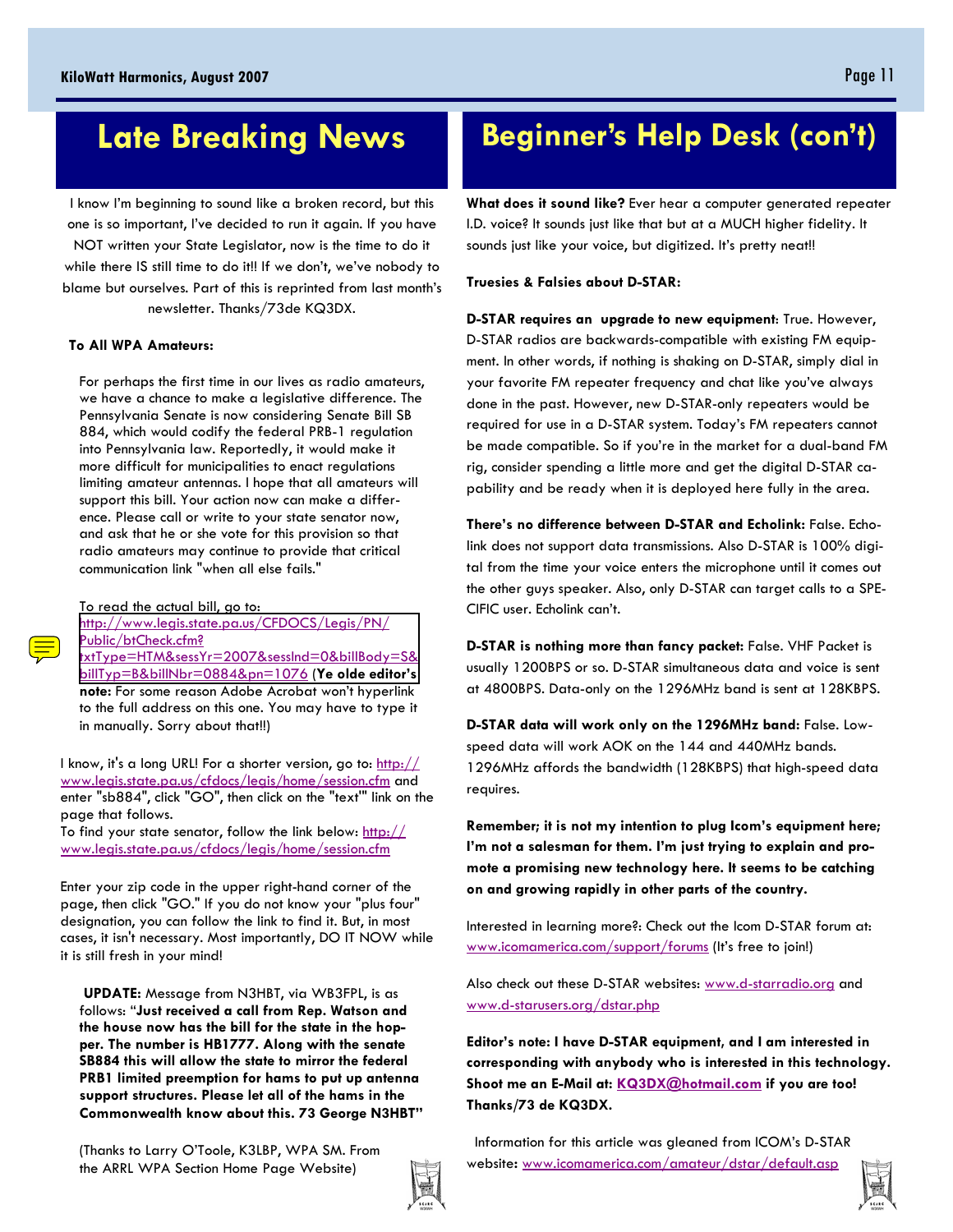## **Still More FCC/Regulatory News: ARRL vs. FCC On BPL**

On July 24, FCC Commissioner Jonathan S. Adelstein testified at a House Subcommittee on Telecommunications and the Internet hearing that "three of the many urgent priorities we face" include the need for "a national broadband strategy to ensure the ubiquitous deployment of affordable, high speed broadband infrastructure to this country." FCC Chairman Kevin Martin and Commissioners Tate, McDowell and Copps testified as well at the "Oversight of the Federal Communications Commission" hearing.

ARRL Chief Executive Officer David Sumner, K1ZZ, responded via fax on July 25 to Commissioner Adelstein's remarks. "I cheered silently when I came to your reference to the 'current anemic definition of high-speed' that includes service that is too slow to meet citizens' reasonable expectations," he wrote. "I was even more impressed with your statement in the next paragraph, 'We must take a hard look at our successes and failures.'"

Sumner, however, expressed "great disappointment" over Adelstein's reference to "broadband over power line" (BPL) as "a technology deserving of 'increasing incentives for investment.' None of your colleagues' testimonies contain a similar reference," he pointed out.

Sumner reiterated the ARRL's position with regard to BPL technology and "its propensity to interfere with radio communication, a flaw that is not shared by other broadband delivery platforms. As long as interference is avoided," Sumner said, "it is of no concern to us whether private investment is devoted to BPL. However, we must object to your identification of BPL as a technology that is particularly deserving of favorable public policy treatment."

Calling the FCC's "inexplicable favoritism of BPL in the face of contrary evidence" one of the Commission's "failures," Sumner noted that according to the Commission's own latest figures, "of 64,600,000 'high-speed' lines, only about 5000 are BPL. This is a share of 0.008 percent, a share that actually declined in the six-month period between reports--and if an 'anemic' definition were not used, none of the 5000 or so BPL lines would qualify."

ARRL's concern, Sumner said, at the "prospect of an even greater encouragement of BPL, as your testimony suggests, is that--even at the very low level of deployment that exists to date--the FCC's enforcement efforts have proved to be woefully inadequate to address ongoing cases of harmful interference from BPL systems."

Sumner went on to note "one example of documented interference (Enforcement Bureau File No. EB-06-SE-083) has been caused by the Ambient Corporation's Briarcliff Manor, New York installation for more than three years without being corrected and without penalty to the system operator...If the Commission is unable to protect its licensees from harmful interference from BPL now, it is difficult to imagine how it will be able to do so should BPL be more widely deployed in the future."

Sumner also attached a letter from William E. Burton, Chairman of the Public Safety and Security Committee of the Westchester County Board of Legislators. Burton's letter described the interference BPL is causing to local Amateur Radio operators in the village of Briarcliff Manor. He stressed that the FCC "should require that...Ambient cooperate with the ARRL and its BPL technical experts forthwith...This would include both the current experimental system, as well as any future or 'second generation' technology."

Burton's letter went on to say that "the best way for the FCC to promote a new technology while protecting public safety...[is to] make clear that complaints concerning harmful interference are taken seriously."

Sumner concluded his comments: "We respectfully submit that BPL has not earned a place in the much-needed national broadband strategy to benefit all Americans. Resources are better devoted elsewhere, to more promising technologies that do not pose a threat to the Commission's radio service licensees."

(From the ARRL Letter: Vol. 26 No.30, July 27, 2007)

**(More FCC/Regulatory news continued on next page)**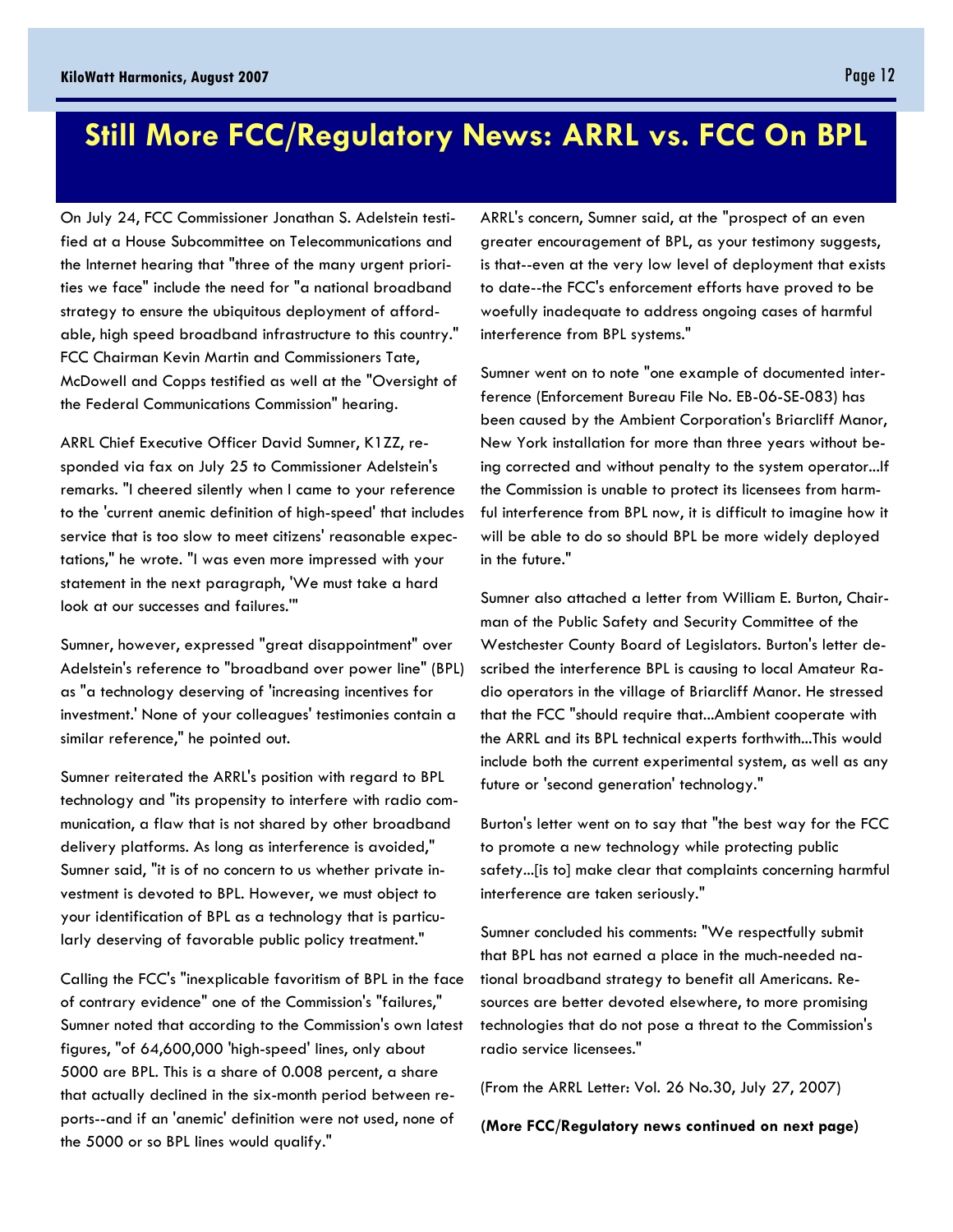## **Still More FCC/Regulatory News (continued)**

#### **FCC Denies Vanity Call Sign Petition**

On Friday, July 20, the FCC denied the petition of Quinten R. Erickson, N0RD (formerly N7GXA), of Big Lake, Minnesota, requesting a reconsideration of his application for vanity call sign N7AZ. The FCC granted N7AZ to Jon F. Goering (formerly NJ7I) of Apache Junction, Arizona on February 13, 2007.

Section 97.19(c)(1) of the Commission's Rules provides that a call sign shown on an expired license is not available to the vanity call sign system for two years following the expiration of the license. This two-year period corresponds to the grace period during which the licensee of an amateur station may apply for renewal of the station and operator license. The expired call sign becomes available for reassignment the day after the two-year period ends. Call sign N7AZ expired on January 13, 2005 and was available for assignment on January 14, 2007.

Goering's application for N7AZ was received by the FCC on Sunday, January 14, 2007. Because the application was received on a weekend, the FCC deemed it to be filed on the next business day, Tuesday, January 16. Erickson argued that the FCC should have dismissed Goering's application for N7AZ as "premature." The FCC said that Erickson "assert[s] that Mr. Goering's application should have been dismissed because the prior license was still reflected in the Commission's licensing records on Sunday, January 14, 2007. We disagree. That the Commission's records were not updated until after the weekend does not change the date on which the call sign became available to the vanity call sign system. Mr. Goering's application therefore was not premature."

Goering and Erickson's applications for N7AZ, the FCC said, were included in a lottery to determine the processing order of applications with a filing date of January 16, 2007. Of the applications that requested N7AZ, Goering's was the first selected. "Consequently, we conclude that his application was properly granted, and your application was properly dismissed," the Commission said.

Erickson subsequently applied for vanity call sign N0RD on April 10,2007 and received it on April 28, 2007.

(From the ARRL Letter, Vol. 26 No. 30, July 27, 2007)



### **DX News & Views (continued)**

which would include the municipalities of Bonaire, Sint Eustatius, and Saba, and the 'countries' of Curacao and Sint Maarten. So what does this mean to the deserving?? POSSIBLY, the addition of two new DXCC Countries (Curacao and Sint Maarten). It's still a little too soon to tell, but I'll keep you posted on this one as we get closer to the big day in December 2008.

- As of July 16, 2007 all Montenegro ops will start using the new 4O (4 Oscar) prefix. The ITU assigned this prefix in May, 2007 and also took back Serbia's 4N and YZ prefixes. These will be retained by the ITU for future assignment. No word though on when Serbia will discontinue using those callsign blocks. Serbia is no longer using the 4 Oscar prefix.
- Look for JA8BMK, Toshi, from Canton Island (Central Kiribati) sometime in late October. He'll be signing T31XX on all bands, 160M-6M using SSB, CW and RTTY. He also plans to be active from Western Kiribati, T30 in September. He also says that, time permitting he will activate T33ZZ from Banaba Island while on his Pacific odyssey.
- Look for Susan, W7KFI to activate Johnston Island (KH3) in the very near future, possibly a week or two or so. She is currently enroute, signing W7KFI/MM
- IY6GM is a special-event station celebrating the 103rd anniversary of experiments carried out by Marconi at Monte Cappuccini. They will be active from that location August 5-19.
- Be on the lookout for 3B7C, from the Isle du Sud, St. Brandon from September 7th to the 24th. They have received special permission to operate on 6M. (Normally, 6M operation is not permitted on Mauritius, and it's outlying islands.) 6M frequencies will be limited to the following: 50090(CW), 50102(CW) & 50145(SSB). I'm running out of room! Check out their website for LOTS more info: www.3b7c.com.

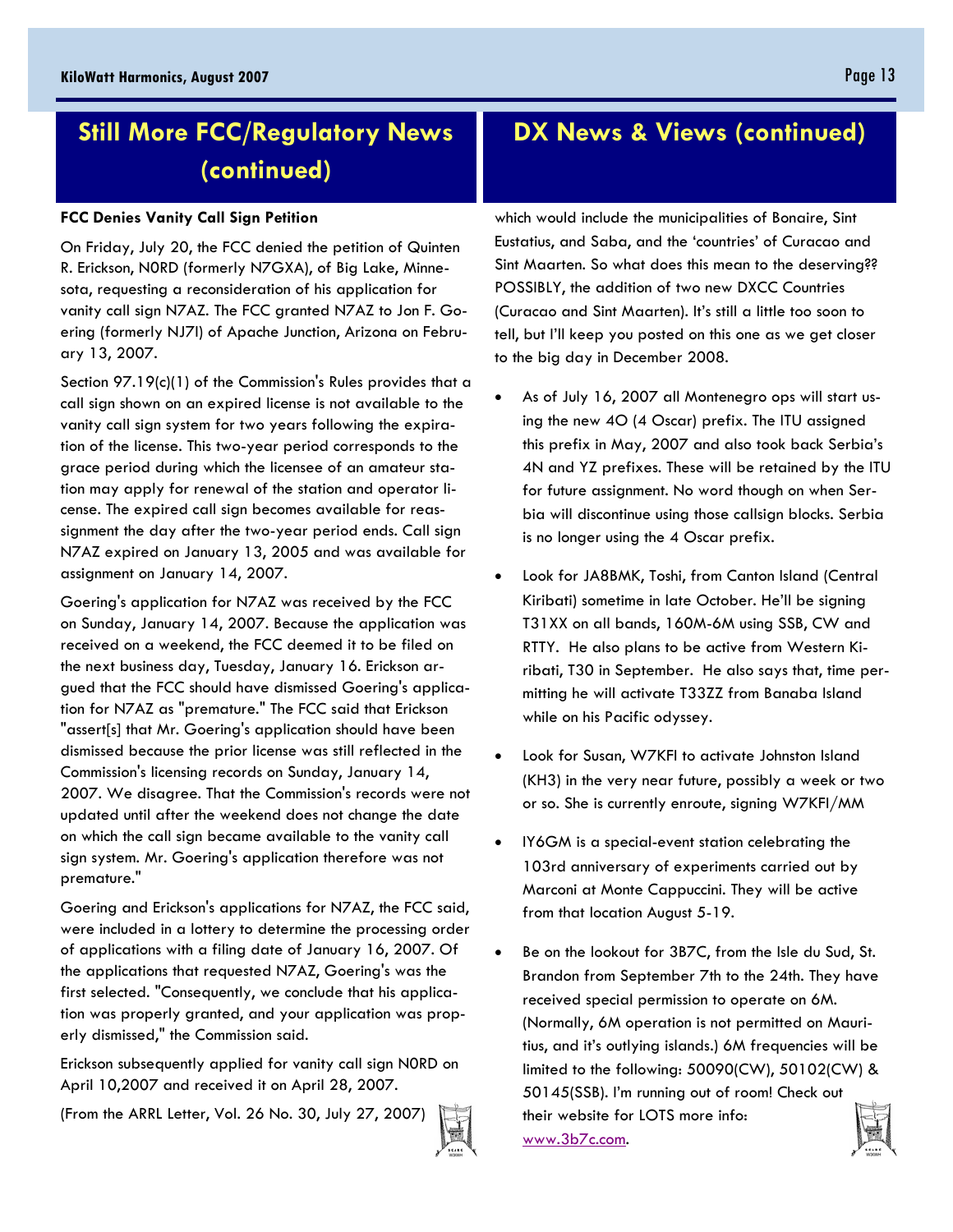# **THE REAL** *CHEFS* **OF SCARC**

Ritchie, N3BSF and Carol, KB3GMN, have added some real class and culinary expertise to our humble SCARC kitchen. I'm sorry that I missed the photo of Ritchie and his "Ham Radio Chefs" apron. How appropriate. He looked just *stunning* as he manipulated the **corn on the cob** in the "manly" propane fired cooker on the front porch to go with the **fried chicken** for the June meeting feed along with a half dozen or so side dishes. Impressive indeed.

Why so glum Ritchie? Ya done **GOOD**!

For the July meeting the dynamic duo went a little on the lighter side with some really good sandwich rings along with cold salads and the usual condiments. Great stuff. *The pie'ce de résistance* were the spectacular cupcakes baked by Carol. Really good stuff all around.

Thank you again for the great work.

We recently found out that they will NOT be preparing the feed for the August meeting. It wasn't a full time job anyway. I guess I'll just have to re-order the 55-gallon drum of MALOX!!



*To share often and much; to leave the world a little better; to know even one life has breathed easier because you have lived. That is to have succeeded. -- Ralph Waldo Emerson Would that we all could and did.*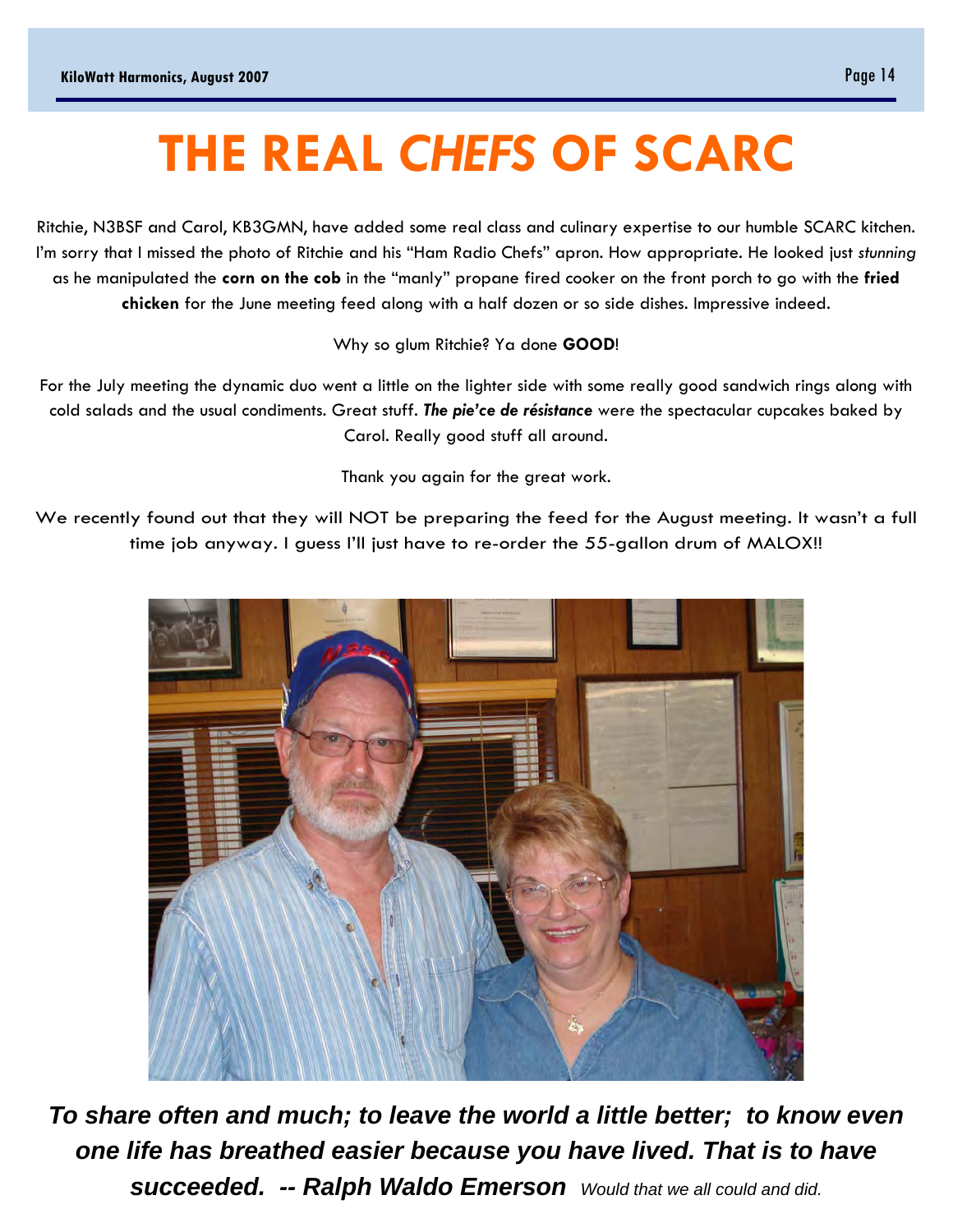### **They're BAAACK!!!**

#### And happily so.

The July meeting was really complete with the appearance of Dale, WB3CRC. Dale is in the process of recovering from major surgery that ended in a relapse with extended stays in the hospital. Although he looks a tad on the lean side he is not far from his regular "fighting" weight. If attitude has anything to do with healing Dale has this thing beat!

He sounded like his "old self" during the ride up the Boulevard to the club. We were surprised that he was driving solo, Good for you Dale. A lean, mean fighting machine.



It's good to hear you, see you and we wish you continued success on your speedy recovery.

Text by SVJ, blur by Sony

 Mugging" it up for the camera Jack, W3UUH, gives us his famous "What, me worry?" pose.

You'd think that the guy who has taken tens of thousands of pictures would be able to play it straight for one of himself. Not so for our dear Jack. Always the kibitzer.

He too has been missed on the SCARC seen/scene list. But, with a little bit of help from his friends he was able to make the July get together a bit more memorable.

Jack is diligently working on getting the two-meter radio into his new SUV so that we will again hear W3UUH mobile.



Still doing some volunteer work at Mercy Hospital, the radio will make the commute a bit quicker.

The following were licentiously liberated from the "Summer 2007" QCWA Journal, no by line.

**DRILL PRESS:** A tall upright machine useful for suddenly snatching that metal bar stock out of your hands so that it smacks you in the chest and flings your beer mug/can across the room, splattering it against the freshly stained heir-loom piece you were drying.

**HACKSAW:** One of a family of cutting tools (also coping & compass) built on the "Ouija" board principle. It transforms human energy into a crooked, unpredictable motion, and the more you attempt to influence its course, the more dismal your future becomes.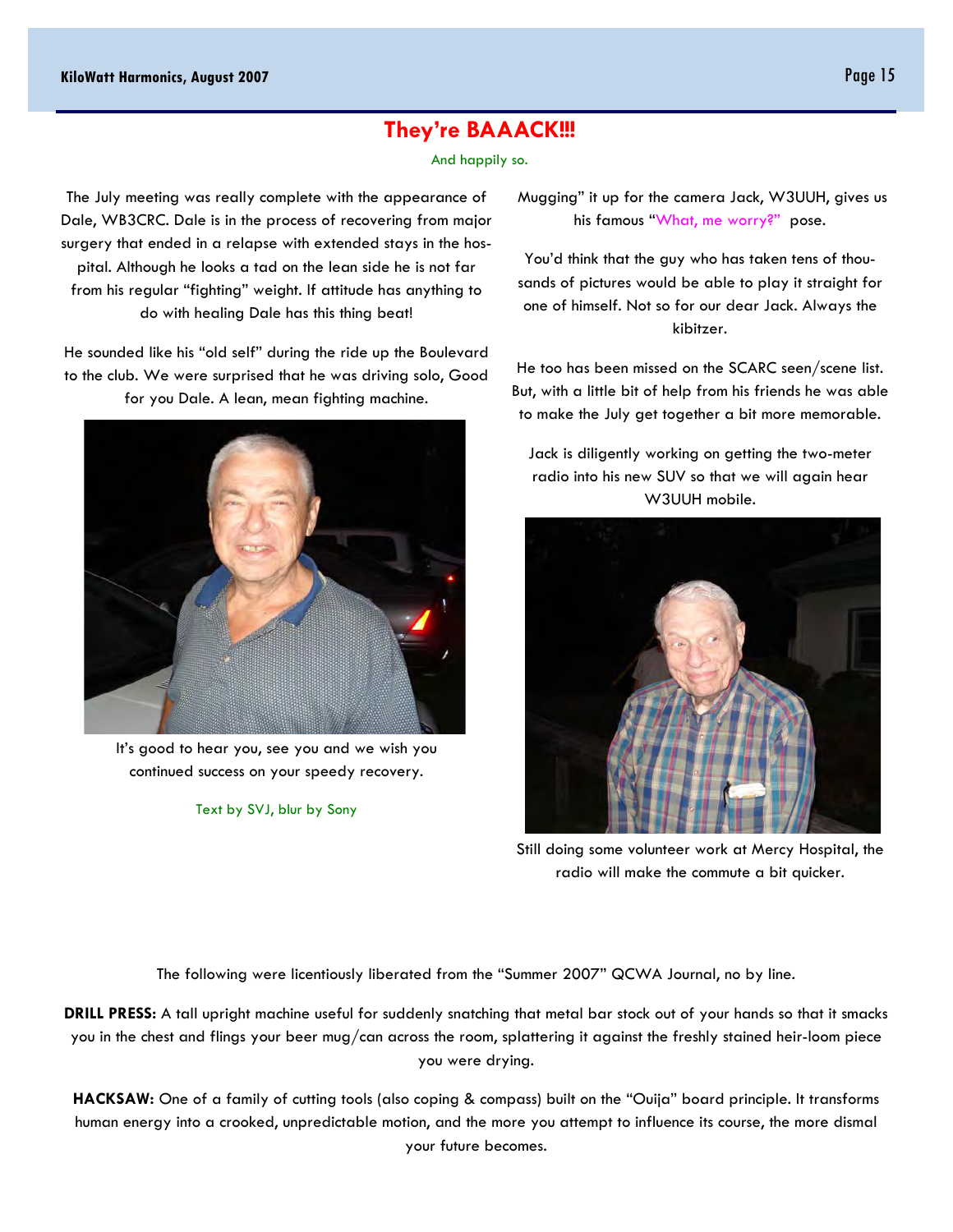## **A Trip Down Memory Lane**

**(Editor's note: Many thanks to Bob, WB3HDI for this insight into SCARC's past.)** 

'Twas 30 years ago....

1977 was a banner year for SCARC as we had 36+ folks join our ranks. A good year financially with all those dues rolling in!

Of the 36+ that joined only 6 remain with us as active members with 30 years continuous service. See list below gleaned from old news letters. I may have missed a few folks and if they want to file a complaint....well....you know where to find me.

Conversations with "other old timers" at the shack and Bill K3RYA, specifically, since we joined the same year has been a trip down memory lane. Grand memories they are at that.

Some have been good, some bad, but all part of SCARC's history.

While we had many new members join in 1977, we had our losses as well. And like our other SK's, I still miss them.

Joe Merloni W3ZDW, Joe "Mo" Mozuch W3NSX, Tom "Page" Brennan W3YD

Suffice to say I never got to know these fellows as well as I would have liked to. Being a new kid on the block at the time, I was 15 when I joined, the impressions they left on me for the short time I knew them was good.

The first time I "met" Joe Mo W3NSX was on 2 meters. Paul W3WHY SK and I sat in his car out in front of my house and Paul let me talk to Joe. I didn't have my ticket yet and I fumbled with Joes' call and the phonetics. UGH! How do these radio people figure this stuff out and keep it all straight??

Later on at the club, when listening to Joe talk about antennas and watching him read and explain Smith charts left me in a state of awe! I wish, now, I had a portion of his expertise and knowledge!

Joe Merloni W3ZDW was always warm and friendly to me. Patient and kind of grandfatherly. But with a sense of order and an easy going manner to keep a young pup on the straight and narrow.

Page W3YD was wit, wisdom and salt (not in that order) and lots of times all in the same breath. Listening to him and his stories at times would have everyone laughing and some even blushing.

All first class radio ops!

So with this being my 30th year at SCARC and 31st year as a radio op, I felt compelled to take us on a trip down memory lane, some kicking and screaming! hihi

Paul W3WHY gave me my first year membership as a birthday present. As my Elmer and long time friend of my family and really part of my family, he started me on my radio career and what will be a life long association with a bunch of other radio nuts! And what a bunch! Karl WA3VXJ was the lucky(?) soul who gave me my Novice test so he can be blamed as well! hihi

The friendships made and experiences had has been some of the best parts of my life and my time at SCARC.

I wouldn't trade any of it for anything.

73's

Bob WB3HDI

#### **February 1977 Members admitted to SCARC—W3KWH**

WB3DQV Frank Hodan Active SCARC Member 75 WB3EHQ Al Pelkey Listed in QRZ data base WB3CST Tom Bryer Listed in QRZ data base KS6FG/3 - N3BMA Gene Wasosky Not listed in QRZ DB—SK? WB3AUV - N3MC Mark Cmar Listed in QRZ data base K3VMG Hillary Cox SK WB3AUE ?? Leo Eger Call sign might be a typo. W7KDP/3 Russ Hauser Not listed in QRZ DB SK? K3RYA Bill Jacobs Active SCARC Member 79 (ex83) W3QCD Earl Rapp SK SCARC Member 83

**(continued on next page)**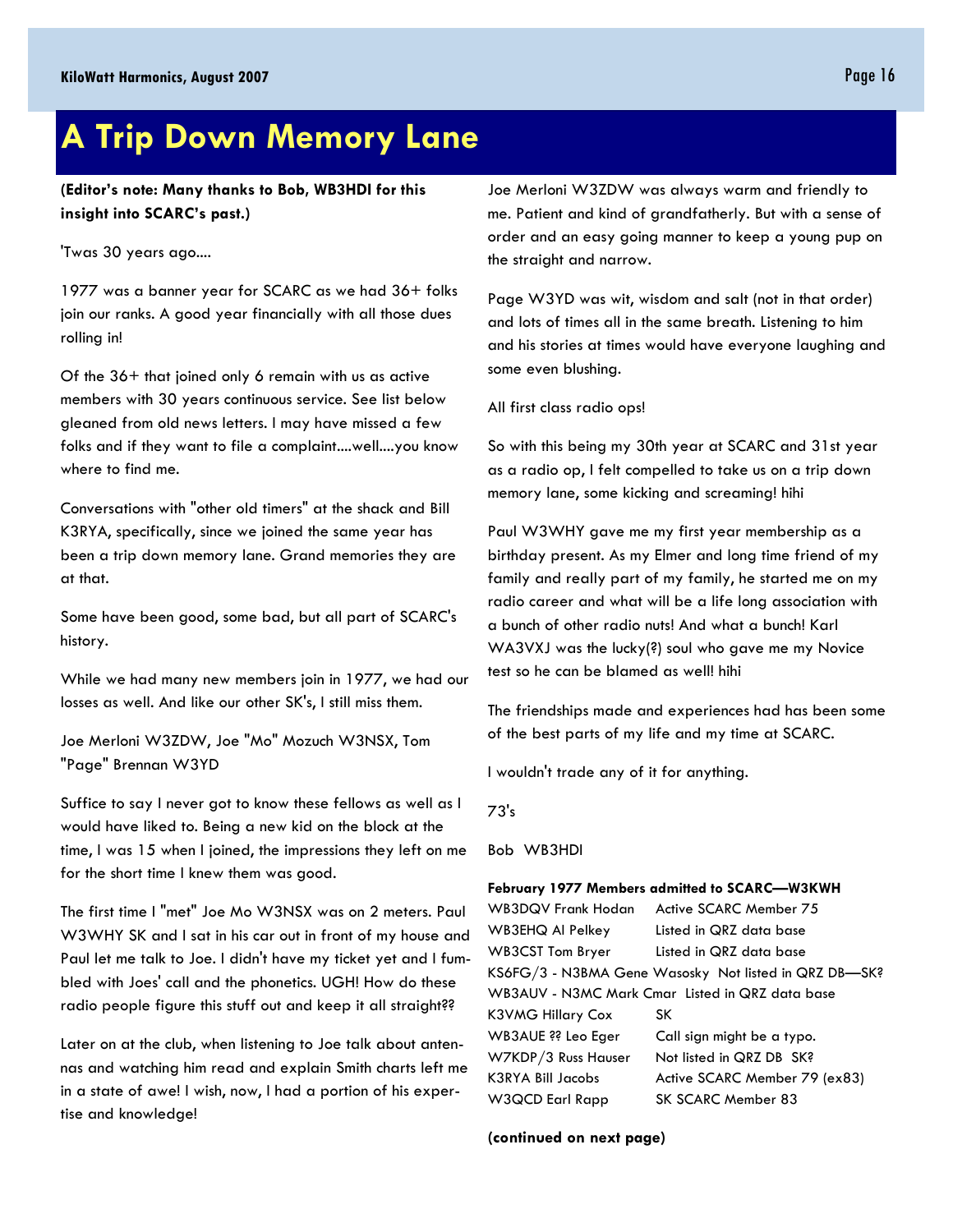### **A Trip Down Memory Lane (continued)**

| W3NDH Stan Walkuski | Listed in QRZ data base                       |  |  |  |
|---------------------|-----------------------------------------------|--|--|--|
|                     | WB3HAT John Wineland Not listed in QRZ DB SK? |  |  |  |
| WB3EHR Herb Wirth   | SK SCARC Member 85                            |  |  |  |
| WA3ZOE Bob Drexler  | Listed in QRZ data base                       |  |  |  |

#### **April 1977 Member admitted to SCARC - W3KWH**

WB3CRF Rich Dolenc Active SCARC Member 87

#### **May 1977 Members Admitted to SCARC - W3KWH**

| <b>WB3DZC Rich Bradley</b>                   | Listed in QRZ data base   |  |  |  |
|----------------------------------------------|---------------------------|--|--|--|
| WB3FWC Bill Boehmer                          | Active SCARC DX Member 92 |  |  |  |
| WB3FXC Bob Boehmer                           | Listed in QRZ data base   |  |  |  |
| WB3HCL/WA3DEE - ND8L Listed in QRZ data base |                           |  |  |  |
| W3KH Buck Ruperto                            | Listed in QRZ data base   |  |  |  |

#### **July 1977 Members admitted to SCARC - W3KWH**

| <b>W3UIR Andy Nestor</b>    | Not listed in QRZ DB SK?      |
|-----------------------------|-------------------------------|
| K3DXV Rich Coen             | Listed in QRZ data baseWB3CRC |
| Dale Luepke                 | Active SCARC Member 103       |
| <b>WA3VSW Steve Evans</b>   | Listed in QRZ data base       |
| SWL John Herman             | <b>śśś</b>                    |
| SWL Joe Munn                | <b>ŠŠŠ</b>                    |
| WB8WJT Rich Justice Jr      | Listed in QRZ data base       |
| W8KQA Rich Justice Sr       | Listed in QRZ data base SK??  |
| <b>WB3HDI Bob Lenfestey</b> | Active SCARC Member 98        |

#### **August 1977 Members admitted to SCARC - W3KWH**

| <b>K3LIE Jim Cottrill</b>                       | Listed in QRZ data base                        |  |  |  |
|-------------------------------------------------|------------------------------------------------|--|--|--|
| WB3FKC Bob Bash                                 | Listed in QRZ data baseWB3HDJ                  |  |  |  |
| <b>Brother Nick Lorson</b>                      | Listed in QRZ data base                        |  |  |  |
| <b>SWL Dick Lackey</b>                          | <b>SSS</b>                                     |  |  |  |
| <b>WB3HND Jim Duncan</b>                        | Listed in QRZ data base                        |  |  |  |
|                                                 | W3LOH Charley Hutchin Not listed in QRZ DB SK? |  |  |  |
| WB3IYM - N3ALJ Hank Soracco SK SCARC Member 101 |                                                |  |  |  |

#### **\*Because of the membership cap at that time, with 100 as the limit, some applications were not acted upon in 1977.**

 **Tip 'o the hat to those still with us and fond remembrances of those who are not.** 

#### **Happenings of Yesteryear 1977 or Forward into the Past**

**In this blurb we will look back 30 years to some high lights of happenings around SCARC and the world around us. Why 30 years? To quote Dr Emmet Brown, "It's a nice round number".** 

**Hey, it worked for 3 successful Back to the Future movies!** 

**These ramblings are from the pages of the Kilo-Watt Harmonics August 1977 issue as put to paper by our then editor Ken WA3TSI SK and those who contributed... complete with all typos!** 

Mac WB3BRY (ex BRY, KC3RJ, WB3BR4 -is that warrant still active? Now W3MAC. -hdi) is looking into having a SCARC corn roast this fall.

Frank WB3DQV and Rich WB3CRF had investigated installation of facilities at the clubhouse.

Karl WA3VXJ was unanimously elected Treasurer to fill the term of SK Joe W3ZDW

There was no program.

Bill K3VSL presented a scrap book entitled "The Good Times" and dedicated it to Joe W3ZDW and SCARC. (anyone know where it is at? I'd like to copy some pictures of W3WHY -hdi)

SCARC received a letter from Gene KS6FG/3. He has a new job at Jakarta, Idonesia and hopes to be operating at YB0 around the middle of September. He invited all SCARC members to visit his new home!

Also while on vacation in California Gene visited SCARC. Southern California ARC.

(shall we sue them? -ed)

Karl WA3VXJ, Frank WB3DQV, Bob WB3HDI and Ziggy W3UHM formed a work party on a recent Saturday morning and got the club grounds and store area cleaned up. Thanks, guys.

**(continued on next page)**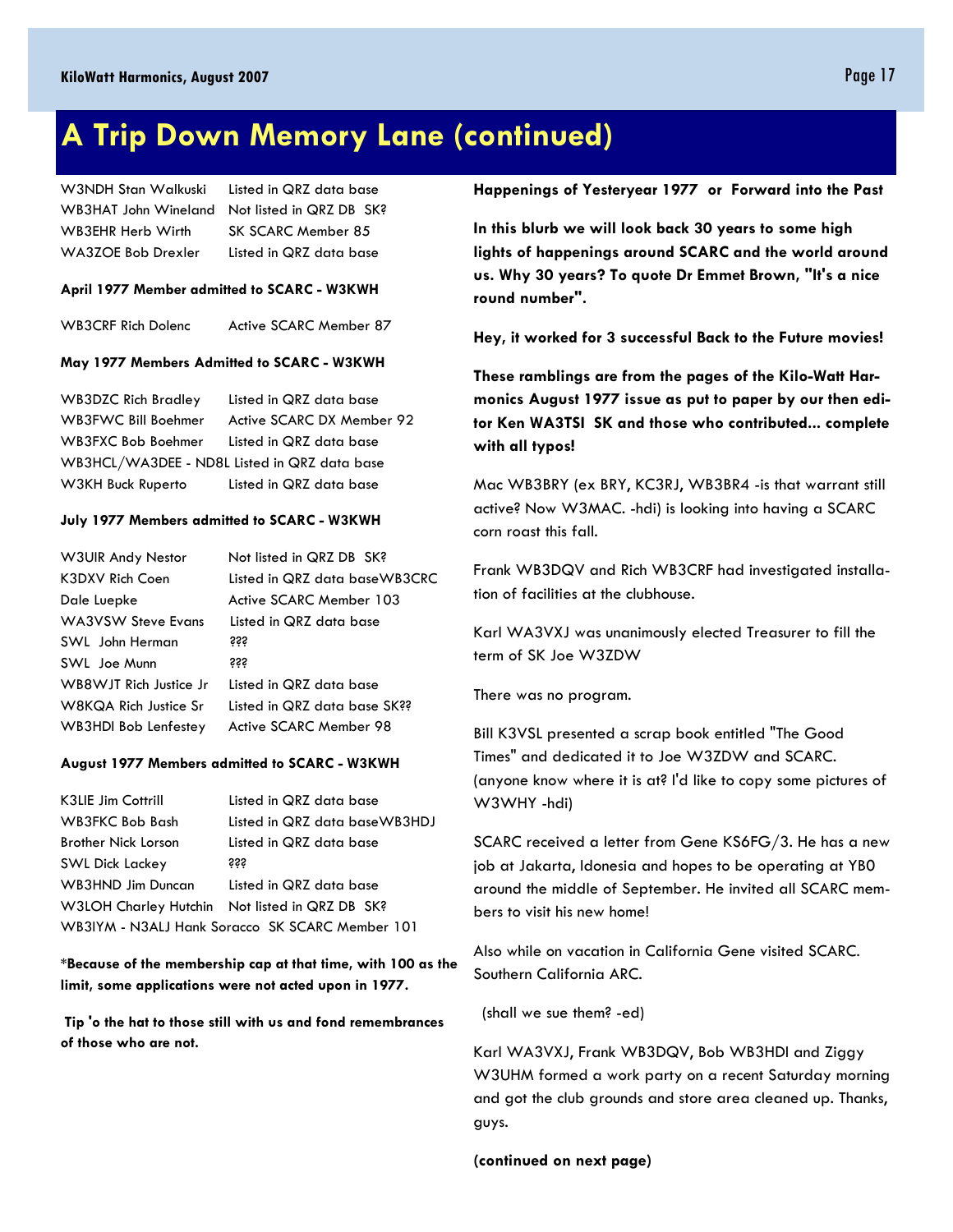## **A Trip Down Memory Lane (continued)**

Rich WB3DZC is sporting a new Yaesu FT-101ee.

Bill K3RYA is sorting through W3KWH QSL's and plans to apply for a club DXCC.

Ray WA3DEE applied for and got his old call. (ex WB3HCL). Did you hear all the publicity on KDKA for ham radio during the Johnstown disaster? (flood) That was Ray at the mike.

SCARC and KWH were well represented during the Johnstown flood. Bruce WA3SYB, Dan K3MOB, Nat W3SVJ, Hilory K3VMG and Dick WA3EBA volunteered their time, equipment and services to the cause and operated from Johnstown. Bruce has interesting tales of installing emergency power at the morgue and post office, operating Army and Navy MARS and helping for find a "lost" Army helicopter. Nat took photos and will show them at a future meeting.

Ray WA3DEE operated as net control station for a while at the Pgh Red Cross headquarters.

W3KWH also participated as a traffic handling station and as net control back-up. Primary operators were: Mac WB3BRY, Burke W3SDV, Bruce WA3SYB and Nat W3SVJ. Other participants were Bob WB3HDI, Karl WA3VXJ, Bill K3VSL, Kay his XYL, Bill K3RYA, Ziggy W3UHM, and Ken WA3TSI. KWH was running a KW on 75 and was simultanneously monitoring 34-93 Johnstown; 75-15 Johnstown and 69-09 Pittsburgh.

Will he who disconects the club linear cease and desist? It doesn't need to be disconnected - there is an automatic bypass. (Special request from Nat W3SVJ)

N9RL visited the club house recently for an eyeball. N9RL is Roger Lory, ex WB9UWC, ex WA3TPM. (last call I know that he held was K3TP -hdi) Roger hopes to return to the PGH are soon. (K3TP -SK -hdi)

Tom W3YD is following his Doc's orders and is doing FB.

Ike W3GSI needs transportation to KWH . It seems that his regular car pool stays out to late!

It was good to see Bill K3SKK at the last meeting.

**There we have it folks, a blast from the past, hope you enjoyed this impromptu burst of contribution to the newsletter which I do not do very often. 'twas some good times......** 

**73's Bob WB3HDI** 

**August 2007 happenings about the place.....**

Bob WB3HDI was seen giving trees along the road a bit of pruning. Joe WB3AGB doing a fine job of stupervising with member-hopeful Matt KB3PJW providing the muscle of hauling the debris. We need more young'uns for all this heavy labor cause us old farts are just.....too tired! hihi

And in the small world department...while looking over the goodies at the Heidelberg Shop-n-Save Bob HDI happened upon a familiar face, "Doc" Kump KT3L (ex N3BLT - Bacon Lettuce Tomato are good phonetics for a pile up right?) Doc is looking good and he and the family are doing fine. He is busy with all the usual family things and work and said he will try to visit the shack soon.

And that's all I know....or can remember. HDI



## **Look, Up In The Sky: It's MARS!**

**From Kurtie, KA3LNG, comes this little tidbit of information. Not exactly radio-related, but I figured you astronomers in the club would like this one:** 

#### **Two moons on 27 August, 2007**

Planet Mars will be the brightest in the night sky starting August. It will look as large as the full moon to the naked eye. This will cultivate on Aug. 27 when Mars comes within 34.65 million miles of earth.

Be sure to watch the sky on Aug. 27 12:30 am. It will look like the earth has 2 moons. The next time Mars may come this close won't be until 2287.

It might be nice to share this with your friends as NO ONE ALIVE TODAY will ever see it again.

(Maybe someone in the club will make the first EME contact! Earth-Mars-Earth, that is. 73 de KQ3DX)

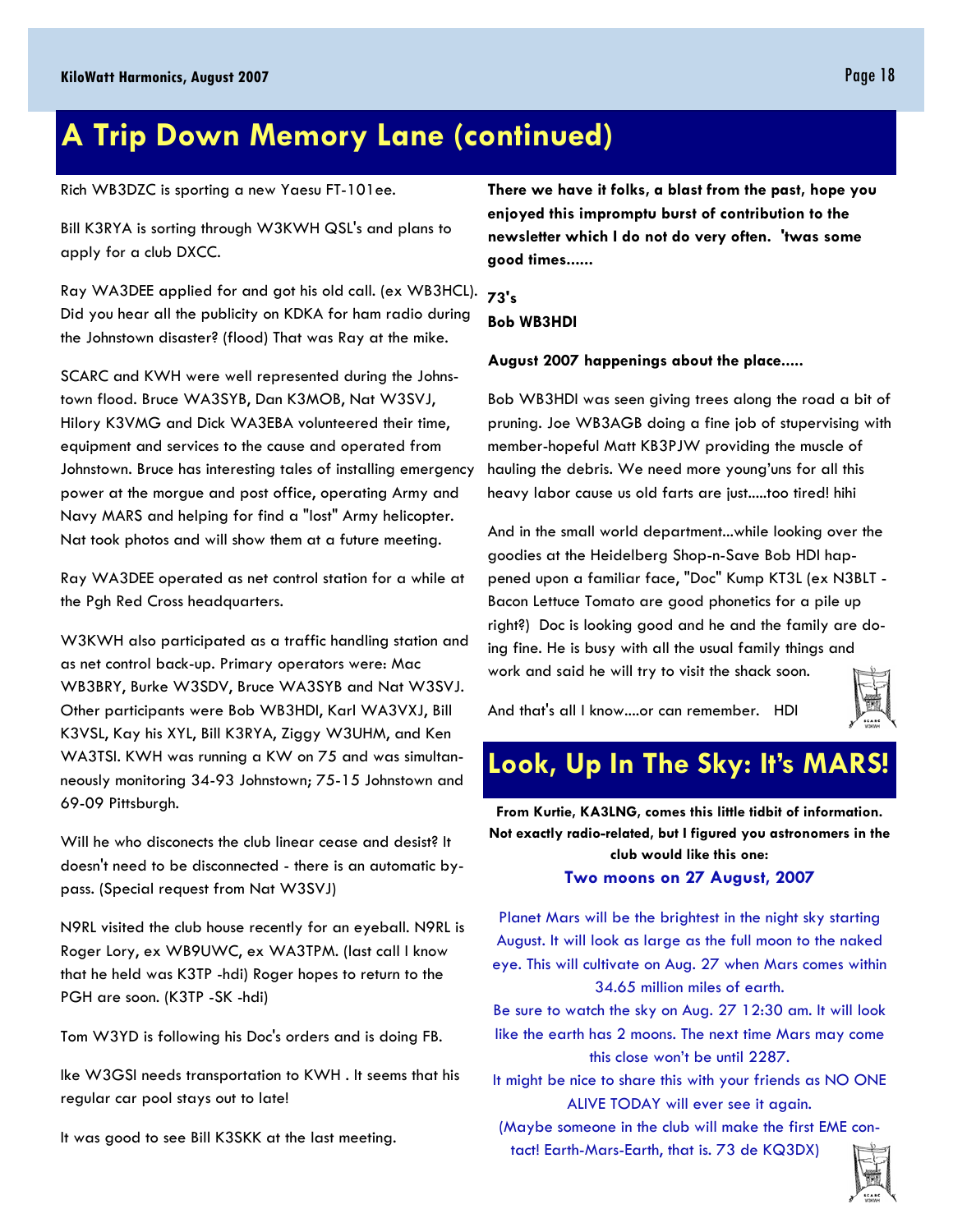### **Swap 'n Shop (If you're looking for a Miscellaneous Stuff (or how to fill up a whole empty page in a newsletter) Propagation Report**

Average daily sunspot numbers rose very little this week, less than 6 points to 7.3. There were no major geomagnetic upsets, only slightly unsettled conditions on the first day of August.

We saw eight straight days of no sunspots, then a spot or two over four days, then no spots on the first two days of August. A week from now, August 10, we may see the beginning of several days with a few sunspots every day. Expect unsettled geomagnetic conditions centered on August 7 and again on August 10.

Geophysical Institute Prague predicts quiet conditions August 3- 5, quiet to unsettled August 6, unsettled to active August 7, and back to quiet August 8-9.

There were six and two meter reports this week. On Sunday, July 29 Dick Bingham, W7WKR, who lives in the very remote mountain village of Stehekin, Washington (reached by boat) reports that he began hearing six meter beacons around 1800z, and until 2300z he worked 22 grids, including HR9BFS in EK66 (Honduras) as well as WA/CA/ID/MT/CO/TX/UT. Dick is blocked by a high ridge running northwest to southeast, with takeoff elevations in excess of 25 degrees, so he doesn't hear the northeastern United States and Canada.

WB4SLM reported interesting E-skip on 2 meters, and from EM82 he worked EM14, EM15 and EM25, all around 2100z on Sunday. He lives in Georgia, and during a 30 meter QSO with his father, W9JNH in Texas, around 2133-2135z he heard long delayed echoes on his CW signal.

Four days earlier on June 25, Roger Lapthorn, G3XBM reported his best 6-meter DX ever when he worked K1TOL in Maine on CW. Roger was running just a few watts into a vertical mounted on the side of his house. Roger says the distance was over 5000 kilometers.

Monthly averages of daily sunspot numbers for April 2006 through July 2007 were 55.2, 39.6, 24.4, 22.6, 22.8, 25.2, 14.7, 31.5, 22.2, 28.2, 17.3, 9.8, 6.9, 19.8, 20.7 and 15.6. Monthly averages of daily solar flux for the same period were 88.9, 80.9, 76.5, 75.8, 79, 77.8, 74.3, 86.3, 84.4, 83.5, 77.7, 72.2, 72.4, 74.4, 73.7 and 71.6.

(From the ARRL Propagation Report, August 3rd 2007 Bulletin)



**particular item, or want to part with something radio-related, shoot me an E-Mail at: KQ3DX@hotmail.com, and I'll stick it in here. Thanks/73 de KQ3DX)** 

#### For Sale:

RG-58 Mil Spec coax (Good stuff) I am selling off some of this surplus to my needs. Cable  $\omega$  .20 cents/foot for SCARC members and .25 cents/foot for non club members with the extra proceeds going to the SCARC OM Retirement fund. Seems they need to buy new wickets for the croquet field. Get yours before it's all gone. Contact Bob WB3HDI @ 412-276-5106, or E-Mail me at: rlenfe429@aol.com



**Still getting this newsletter via U.S. Mail?? Consider having it sent via E-Mail. All you need is the Adobe Acrobat Reader. It's a freebie!! The nice thing about Acrobat Reader is that you can enlarge the page/fonts, making it easier to read. Shoot me an E-Mail at:** 

**KQ3DX@hotmail.com, and I'll see that you get on the mailing list. Thanks/73 de KQ3DX** 



### **Credits/Thanks**

**I'd like to thank all my contributors to this month's newsletter. It was a doozie, I'm sure you'll agree:** 

**KA3LNG, W3SVJ, W3RJM, WB3HDI, WA3FWA, WA3TTS, ARRL, Icom & Jennette Communications.** 

**Thanks for helping to make our newsletter interesting and informative reading.** 

**That's it for this month. (That's enough!!). CU next month, 73 de KQ3DX et al.** 

**(Hey, I gotta give N3UUZ** *SOMETHING* **interesting to read while he recuperates from surgery!!)** 

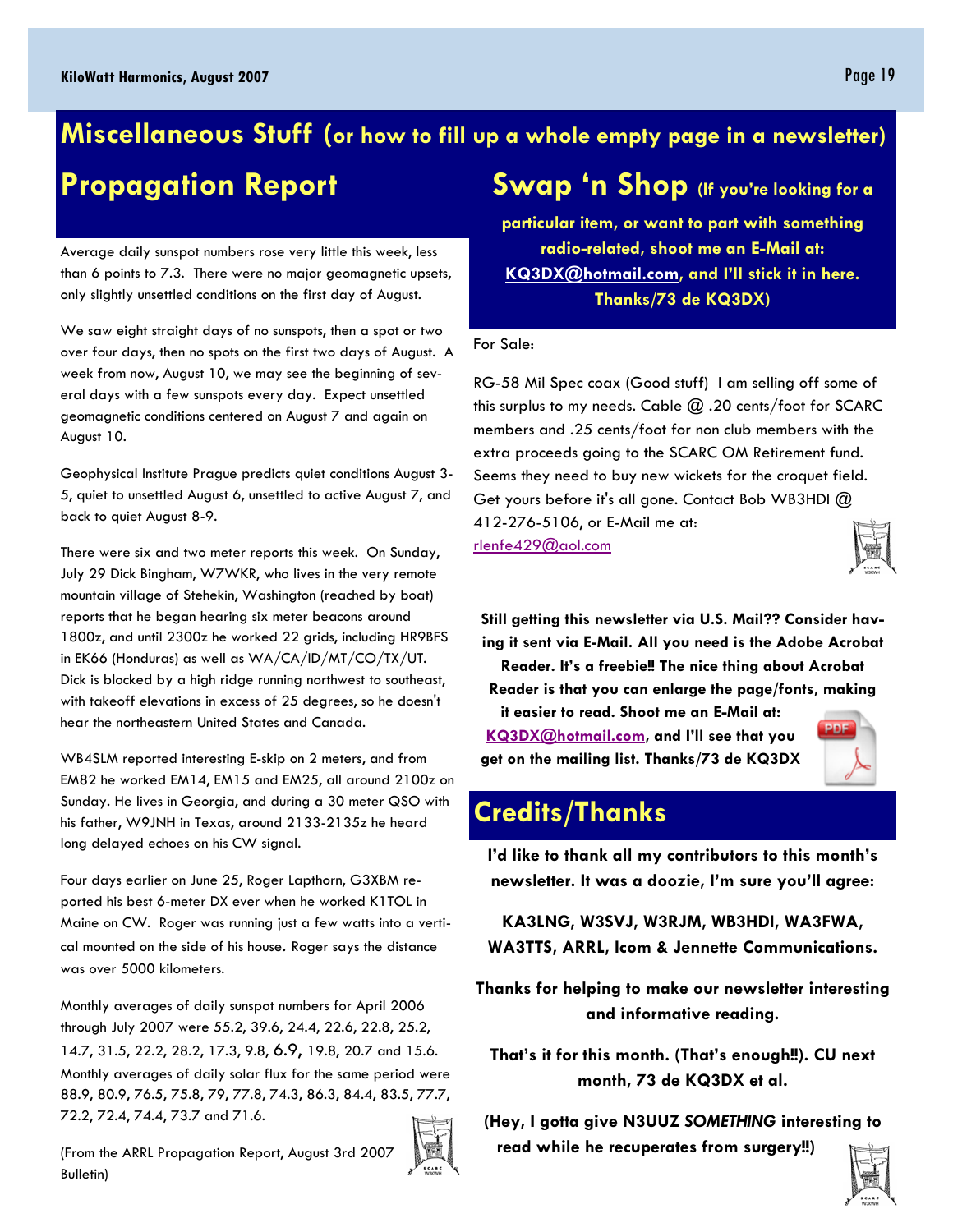

# **August 2007**

**September 2007** S MT WT F S 1 2345678 9 10 11 12 13 14 15 16 17 18 19 20 21 22 23 24 25 26 27 28 29 30

| <b>Sunday</b>                                                                                                                                                                                     | <b>Monday</b>                                                    | <b>Tuesday</b>                                                                                                                                                     | Wednesday                                                                                                                                 | <b>Thursday</b>                             | <b>Friday</b>   | <b>Saturday</b>                                                                                             |
|---------------------------------------------------------------------------------------------------------------------------------------------------------------------------------------------------|------------------------------------------------------------------|--------------------------------------------------------------------------------------------------------------------------------------------------------------------|-------------------------------------------------------------------------------------------------------------------------------------------|---------------------------------------------|-----------------|-------------------------------------------------------------------------------------------------------------|
|                                                                                                                                                                                                   |                                                                  |                                                                                                                                                                    | <b>SCARC Social Nite</b><br><b>Allegheny County</b><br><b>ARES Net 147.09</b><br>9PM<br><b>WACOM YL Net</b><br>7:30PM<br>146.790MHz       | <b>WACOM Meeting</b>                        | 3               | 4<br>European HF<br>Championship<br><b>North American CW</b><br>QSO Party<br><b>ARRL UHF Contest</b>        |
| 5<br><b>North American CW</b><br>QSO Party<br><b>SARL HF Contest</b><br><b>WASH Sun Eve.</b><br>Net 146.955MHz<br>9:00PM<br><b>ARRL UHF Contest</b>                                               | 6<br><b>BreezeShooters</b><br>Net 28.480MHz<br>9PM               | $\overline{7}$<br><b>Skyview Business</b><br><b>Meeting</b><br><b>WACOM 2 Meter</b><br><b>Net 8:30PM</b><br>145.490MHz<br><b>WACOM 10Meter</b><br>Net 9PM 28.34MHz | 8<br><b>SCARC Social Nite</b><br><b>Allegheny County</b><br><b>ARES Net 147.09</b><br>9PM<br><b>WACOM YL Net</b><br>7:30PM<br>146.790MHz  | 9<br><b>WASH Business</b><br><b>Meeting</b> | 10              | 11<br><b>WAE CW Contest</b><br>Maryland-DC QSO<br>Party                                                     |
| $\overline{12}$<br><b>WAE CW Contest</b><br><b>WASH Sun Eve.</b><br>Net 146.955MHz<br>9:00PM<br>Maryland-DC QSO<br>Party                                                                          | 13<br><b>BreezeShooters</b><br>Net 28.480MHz<br>9PM              | 14<br><b>WACOM 2 Meter</b><br><b>Net 8:30PM</b><br>145.490MHz<br><b>WACOM 10Meter</b><br>Net 9PM 28.34MHz                                                          | 15<br><b>SCARC Social Nite</b><br><b>Allegheny County</b><br><b>ARES Net 147.09</b><br>9PM<br><b>WACOM YL Net</b><br>7:30PM<br>146.790MHz | 16                                          | 17              | 18<br>ARRL 10GHz & Up<br>Contest<br><b>New Jersey QSO</b><br>Party                                          |
| 19<br><b>WASH Sun Eve.</b><br>Net 146.955MHz<br>9:00PM<br><b>NHARC Club Picnic</b><br>Sesqui Grove North<br>Park<br>ARRL 10GHz & Up<br>Contest<br><b>New Jersey QSO</b><br>Party                  | 20<br><b>BreezeShooters</b><br>Net 28.480MHz<br>9PM              | $\overline{21}$<br><b>SCARC Business</b><br><b>Meeting</b><br><b>WACOM 2 Meter</b><br><b>Net 8:30PM</b><br>145.490MHz<br><b>WACOM 10Meter</b><br>Net 9PM 28.34MHz  | 22<br><b>Allegheny County</b><br><b>ARES Net 147.09</b><br>9PM<br><b>WACOM YL Net</b><br>7:30PM<br>146.790MHz                             | 23                                          | 24              | 25<br><b>WASH Club</b><br><b>Breakfast</b><br>Ohio QSO Party<br>Hawaii QSO Party<br><b>SCC RTTY Contest</b> |
| 26<br><b>Skyview Swap 'n</b><br><b>Shop Hamfest</b><br><b>ARRL WPA Section</b><br>Convention??<br><b>WASH Sun Eve.</b><br>Net 146.955MHz<br>9:00PM<br>Hawaii QSO Party<br><b>SCC RTTY Contest</b> | $\overline{27}$<br><b>BreezeShooters</b><br>Net 28.480MHz<br>9PM | $\overline{28}$<br><b>WACOM 2 Meter</b><br><b>Net 8:30PM</b><br>145.490MHz<br><b>WACOM 10Meter</b><br>Net 9PM 28.34MHz                                             | 29<br><b>SCARC Social Nite</b><br><b>Allegheny County</b><br><b>ARES Net 147.09</b><br>9PM<br><b>WACOM YL Net</b><br>7:30PM<br>146.790MHz | 30                                          | $\overline{31}$ |                                                                                                             |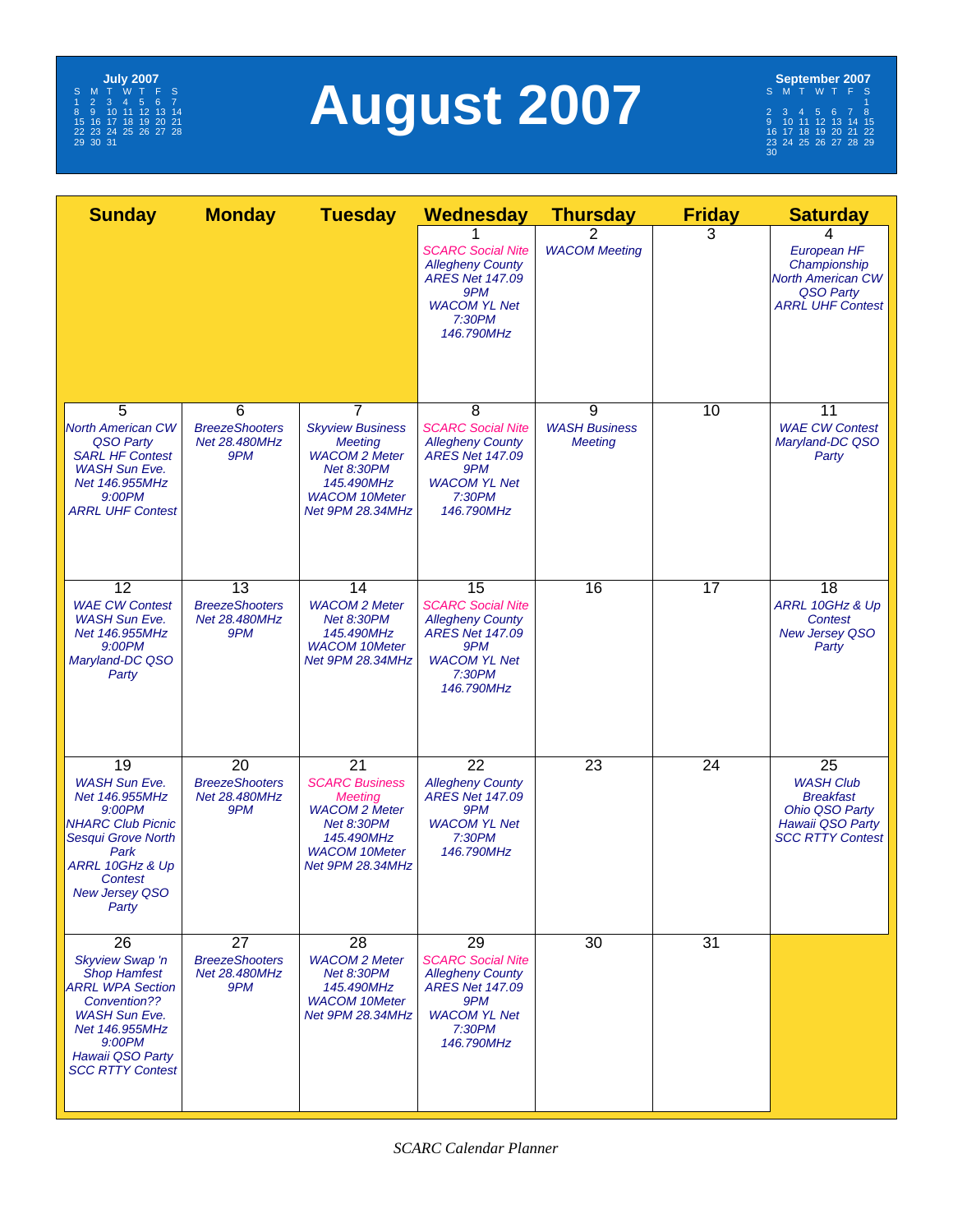

# **September 2007**

# **October 2007**<br>
S M T W T F S<br>
7 8 9 10 11 12 13<br>
7 8 9 10 11 12 13<br>
21 22 32 32 4 25 26 27<br>
22 23 30 31

| <b>Sunday</b>                                                                                                          | <b>Monday</b>                                                                | <b>Tuesday</b>                                                                                                                                              | Wednesday                                                                                                                                                                                                         | <b>Thursday</b>                              | <b>Friday</b>  | <b>Saturday</b>                                                                   |
|------------------------------------------------------------------------------------------------------------------------|------------------------------------------------------------------------------|-------------------------------------------------------------------------------------------------------------------------------------------------------------|-------------------------------------------------------------------------------------------------------------------------------------------------------------------------------------------------------------------|----------------------------------------------|----------------|-----------------------------------------------------------------------------------|
|                                                                                                                        |                                                                              |                                                                                                                                                             |                                                                                                                                                                                                                   |                                              |                | All Asian SSB DX<br>Contest<br><b>Russian RTTY</b><br>Contest                     |
|                                                                                                                        |                                                                              |                                                                                                                                                             |                                                                                                                                                                                                                   |                                              |                |                                                                                   |
| $\overline{2}$<br><b>WASH Sun Eve.</b><br>Net 146.955MHz<br>9:00PM<br><b>All Asian SSB DX</b><br>Contest               | 3<br><b>Labor Day</b><br><b>Breezeshooters Net</b><br>8:00PM 28480KHz        | 4<br><b>SkyView Business</b><br><b>Meeting</b><br><b>WACOM 2-Meter</b><br><b>Net 8:30PM</b><br>145.490MHz<br><b>WACOM 10Meter</b><br>Net 28.34MHz<br>9:00PM | 5<br><b>SCARC Social Nite</b><br><b>Allegheny County</b><br><b>ARES Net</b><br>147.09MHz 9:00PM<br><b>WACOM YL Net</b><br>7:30PM<br>146.790MHz                                                                    | 6<br><b>WACOM Meeting</b>                    | $\overline{7}$ | 8<br><b>ARRL Sept VHF</b><br>QSO Party                                            |
| 9<br><b>Grandparent's Day</b><br><b>WASH Sun Eve.</b><br>Net 146.955MHz<br>9:00PM<br><b>ARRL Sept VHF</b><br>QSO Party | 10<br><b>Breezeshooters Net</b><br>8:00PM 28480KHz                           | 11<br><b>WACOM 2-Meter</b><br><b>Net 8:30PM</b><br>145.490MHz<br><b>WACOM 10Meter</b><br><b>Net 28.34MHz</b><br>9:00PM                                      | $\overline{12}$<br><b>SCARC Social Nite</b><br><b>Allegheny County</b><br><b>ARES Net</b><br>147.09MHz 9:00PM<br><b>North Hills ARC</b><br><b>Business Meeting</b><br><b>WACOM YL Net</b><br>7:30PM<br>146.790MHz | 13<br><b>WASH Business</b><br><b>Meeting</b> | 14             | 15<br>ARRL 10GHz & Up<br>Contest                                                  |
| 16<br><b>WASH Sun Eve.</b><br>Net 146.955MHz<br>9:00PM<br>ARRL 10GHz & Up<br>Contest                                   | 17<br><b>Citizenship Day</b><br><b>Breezeshooters Net</b><br>8:00PM 28480KHz | 18<br><b>SCARC Meeting</b><br>8:00PM<br>2 Rivers Meeting<br><b>WACOM 2M Net</b><br>8:30PM<br>145.490MHz<br><b>WACOM 10M Net</b><br>28.34MHz 9PM             | 19<br><b>Allegheny County</b><br><b>ARES Net</b><br>147.09MHz 9:00PM<br><b>WACOM YL Net</b><br>7:30PM<br>146.790MHz                                                                                               | 20                                           | 21             | 22<br><b>Autumn Begins</b>                                                        |
| 23<br><b>WASH Sun Eve.</b><br>Net 146.955MHz<br>9:00PM                                                                 | 24<br><b>Breezeshooters Net</b><br>8:00PM 28480KHz                           | 25<br><b>WACOM 2-Meter</b><br><b>Net 8:30PM</b><br>145.490MHz<br><b>WACOM 10Meter</b><br><b>Net 28.34MHz</b><br>9:00PM                                      | 26<br><b>SCARC Social Nite</b><br><b>Allegheny County</b><br><b>ARES Net</b><br>147.09MHz 9:00PM<br><b>WACOM YL Net</b><br>7:30PM<br>146.790MHz                                                                   | 27                                           | 28             | 29<br><b>WASH Club</b><br><b>Breakfast</b><br><b>CQ WW RTTY</b><br><b>Contest</b> |
| 30<br><b>WASH Sun Eve.</b><br>Net 146.955MHz<br>9:00PM<br><b>CQ WW RTTY</b><br><b>Contest</b>                          |                                                                              |                                                                                                                                                             |                                                                                                                                                                                                                   |                                              |                |                                                                                   |